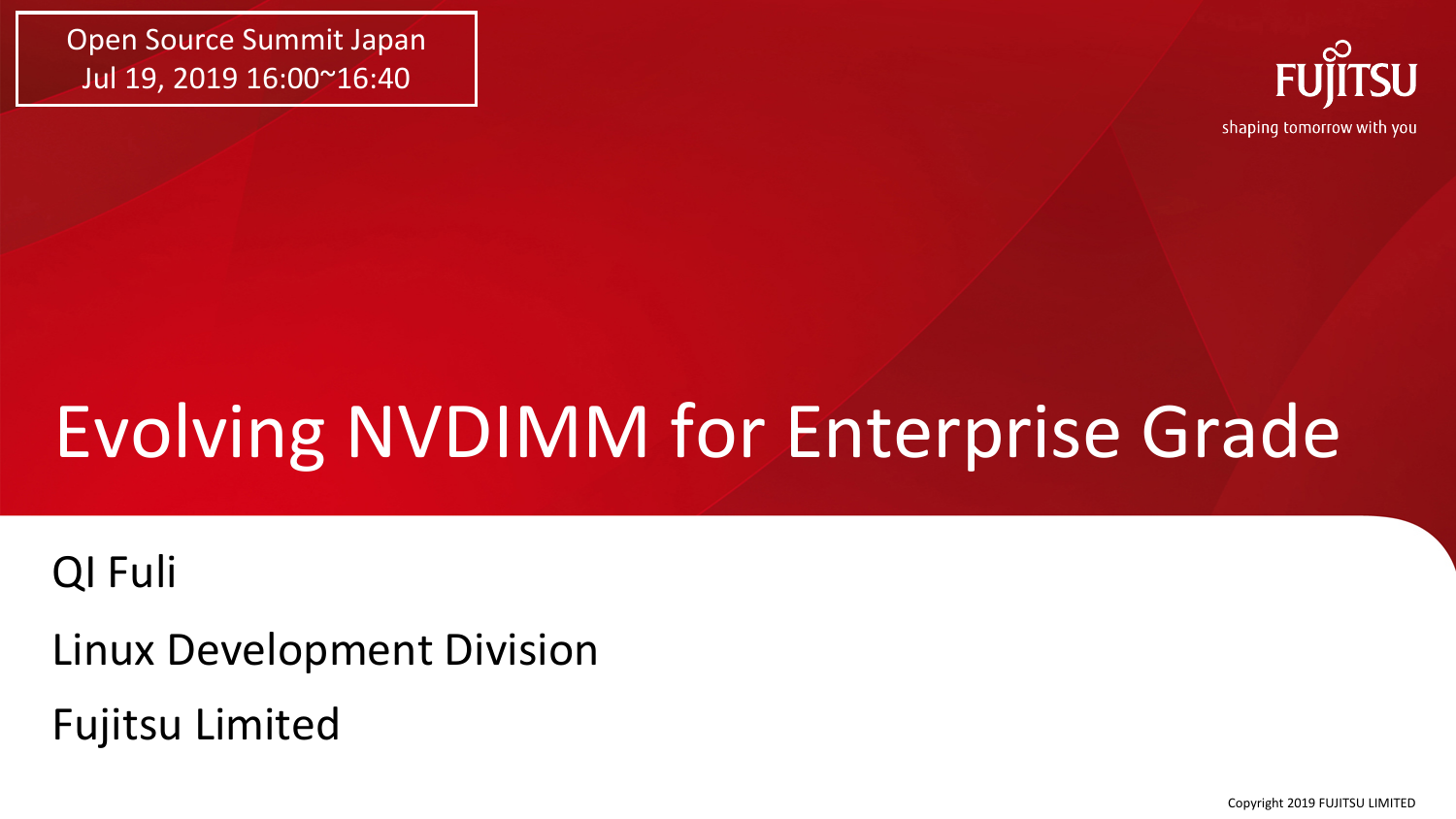#### 1 Copyright 2019 FUJITSU LIMITED

**Who am I**



- § Software Engineer at Fujitsu Ltd
- § PhD Student at University of Tokyo
- Working on Persistent Memory
	- § Email: qi.fuli@fujitsu.com



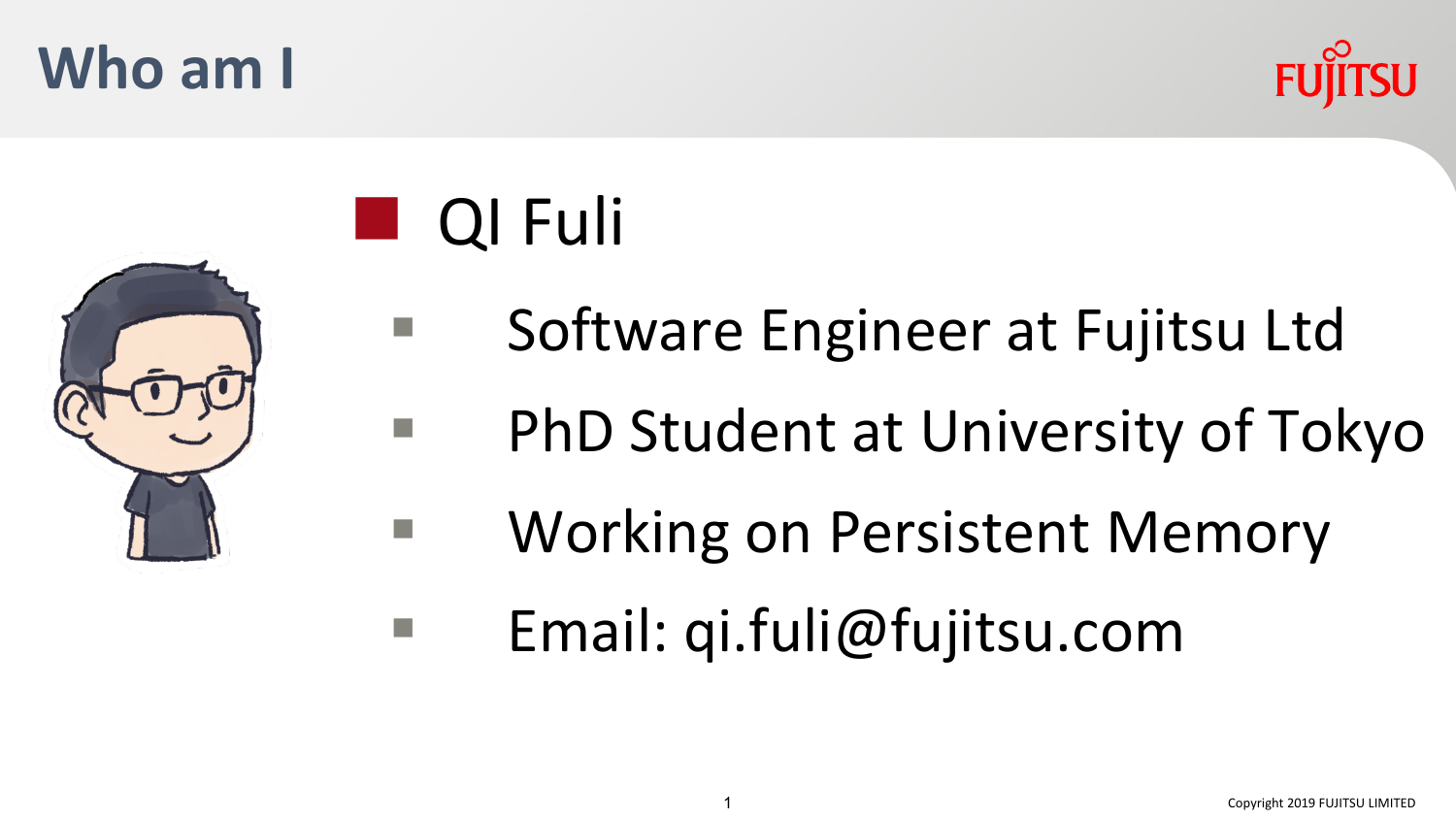



#### **Number 11** Introduction of NVDIMM

- **NATURE INDIA ASSESSMENT CONTROLLER IN THE MONOMETER CONTROLLER IN THE MONOMETER CONTROLLER IN A THE MONOMETER CONTROLLER IN A THE MONOMETER CONTROLLER IN A THE MONOMETER CONTROLLER IN A THE MONOMETER CONTROLLER IN A THE M**
- **nDistinguish and replace faulty NVDIMM**
- **NATURE WORK & Summary**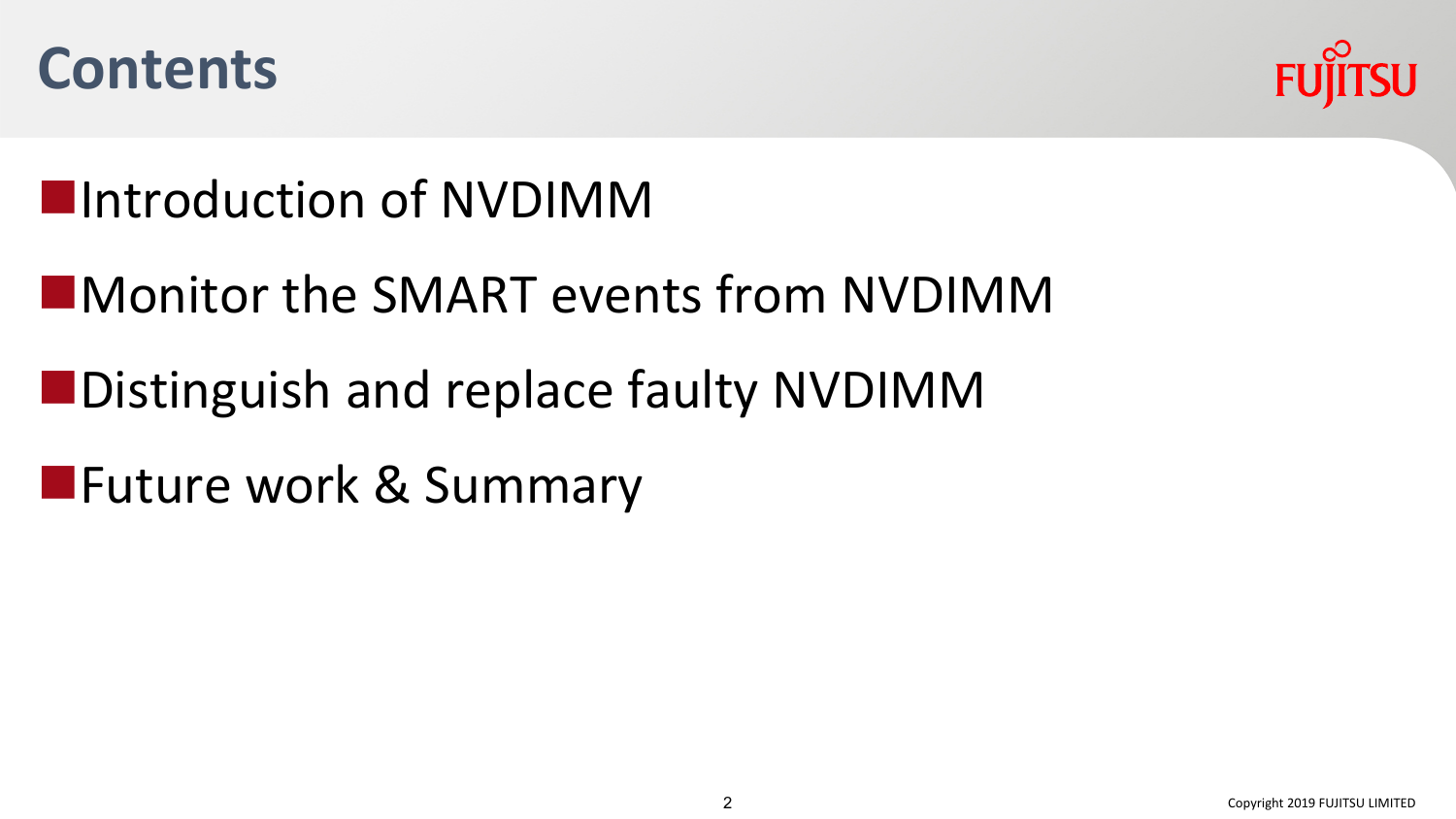

## **Introduction of NVDIMM**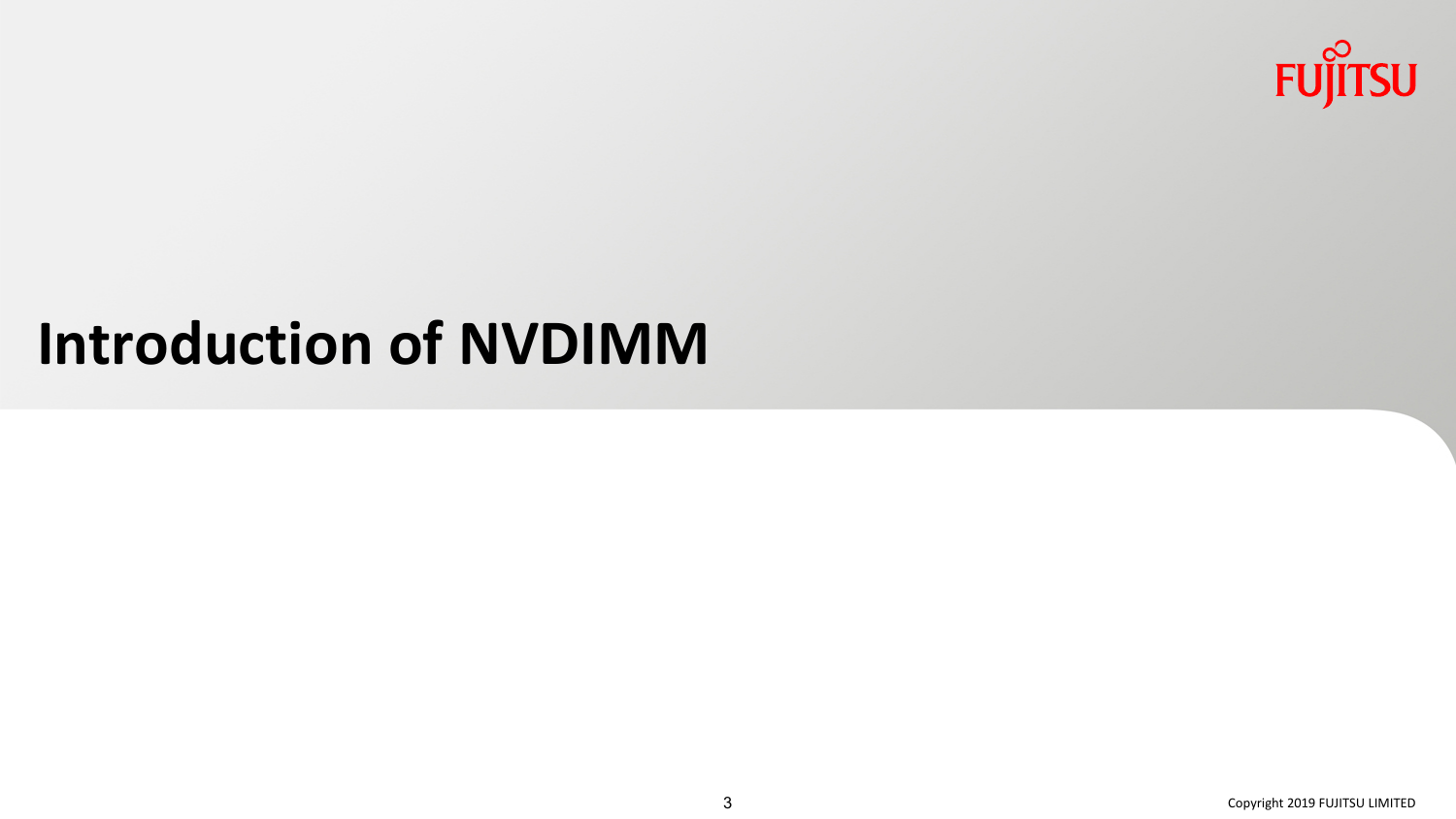#### Copyright 2019 FUJITSU LIMITED

# **NVDIMM Overview**

■ Non-Volatile Dual In-line Memory Module

- $\blacksquare$  a type of random-access memory
- $\blacksquare$  NVDIMM retains its data even if electrical power is removed
- **Nuse case** 
	- In-Memory Database, etc.



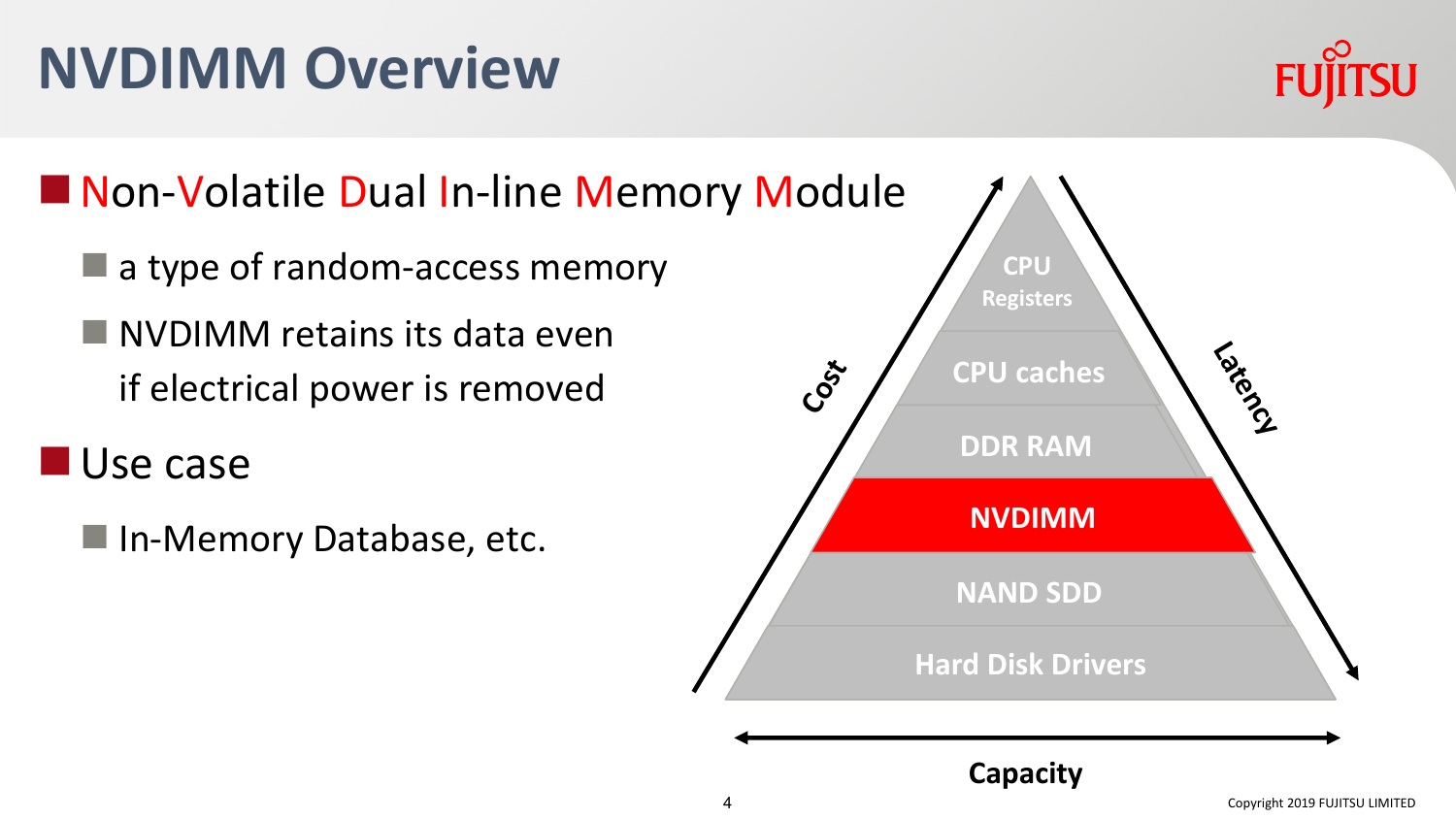



#### **Number** Interleave set

 $\blacksquare$  Two or more NVDIMMs create an N-Way interleave set to provide stripes read/write operations for increased throughput

#### **Namespace**

 $\blacksquare$  Defines a contiguously-addressed range of Non-Volatile Memory

#### $\blacksquare$ Region

 $\blacksquare$  A group of one or more NVDIMMs, or an interleaved set, that can be divided up into one or more Namespaces

[1] https://docs.pmem.io/ndctl-users-guide/concepts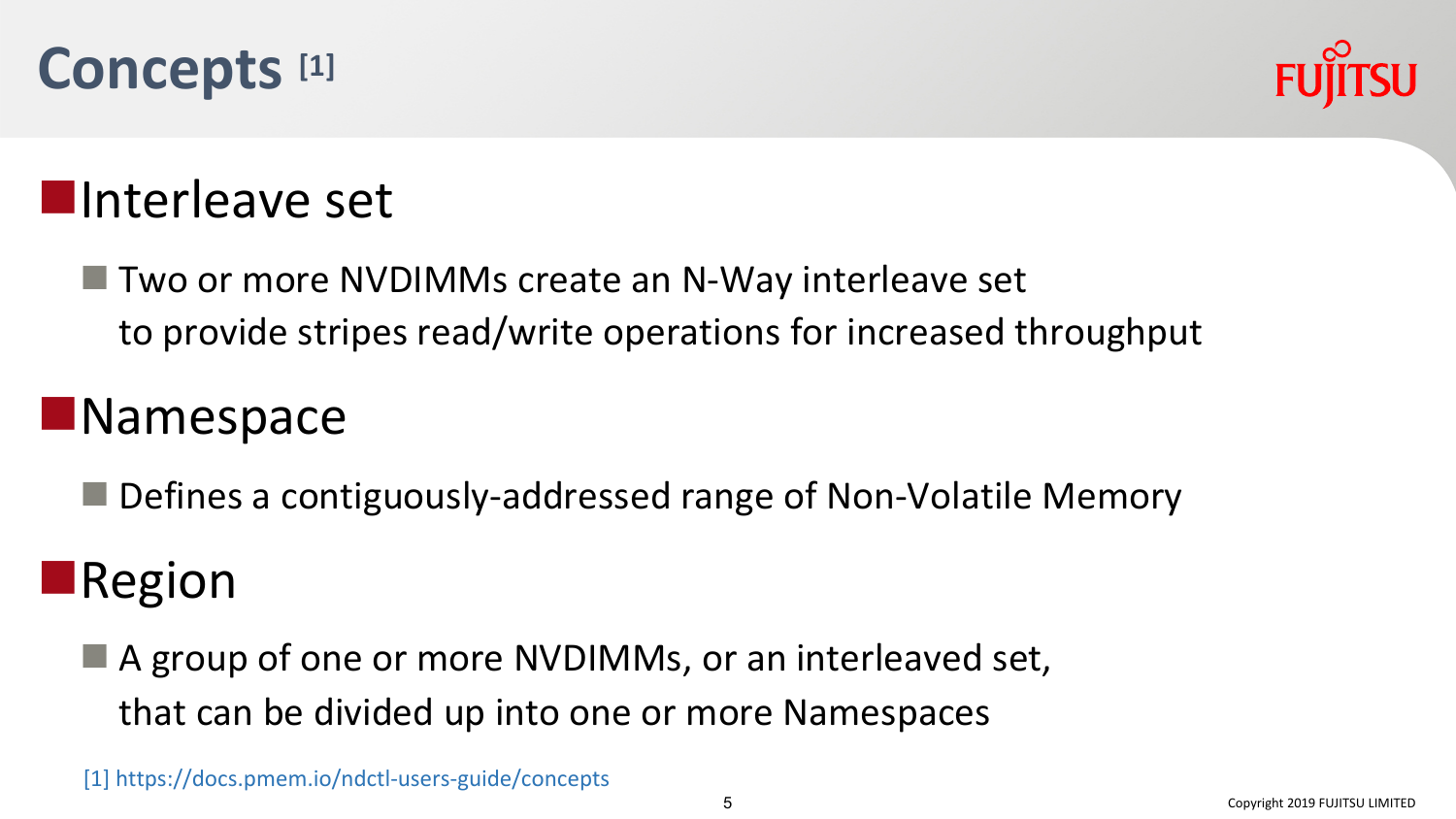



#### **Type**

- $\blacksquare$  Defines the way in which the persistent memory associated with a Namespace or Region can be accessed
- $\blacksquare$  PMEM: Direct access to the media via load/store operations. (DAX supported)
- $\blacksquare$  BLK: Direct access to the media via Apertures. (DAX is not supported)

#### **n**Mode

- Defines which NVDIMM software feature are enabled for a given Namespace.
- $\blacksquare$  Namespace Modes include fsdax, devdax, sector, and raw.

[1] https://docs.pmem.io/ndctl-users-guide/concepts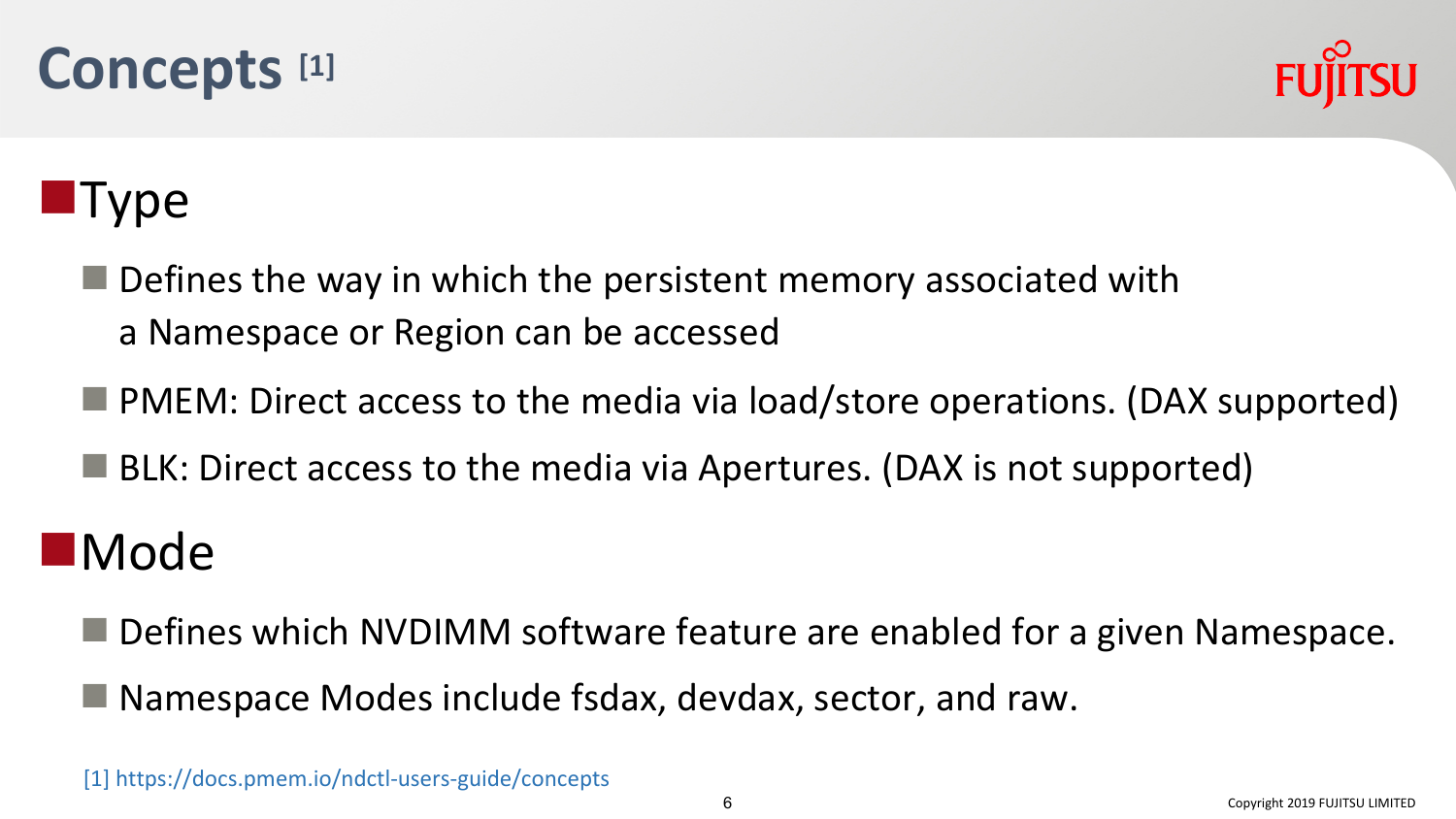# **Namespace Modes**



#### **n** fsdax

 $\blacksquare$  filesystem provide direct access to Persistent Memory to applications

#### $\blacksquare$  devdax

- $\blacksquare$  creates a character device instead of a block device
- $\blacksquare$  intended for applications that mmap() the entire capacity

#### sector

 $\blacksquare$  to help software that doesn't understand that sectors might end up with a mix of old and new data if power loss occurs while writes were underway

#### **I** raw

a memory disk that does not support DAX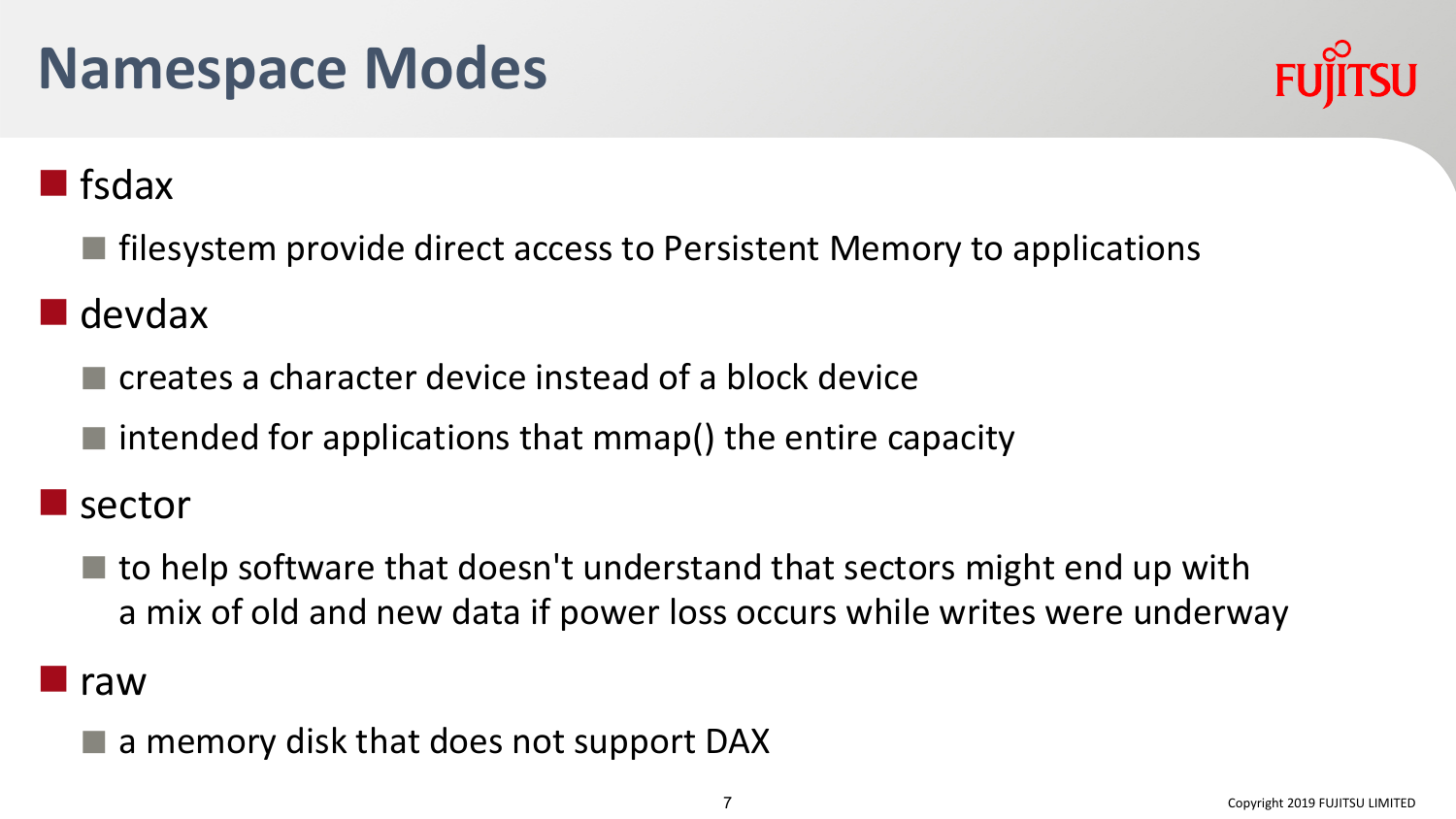# **Configuration options**



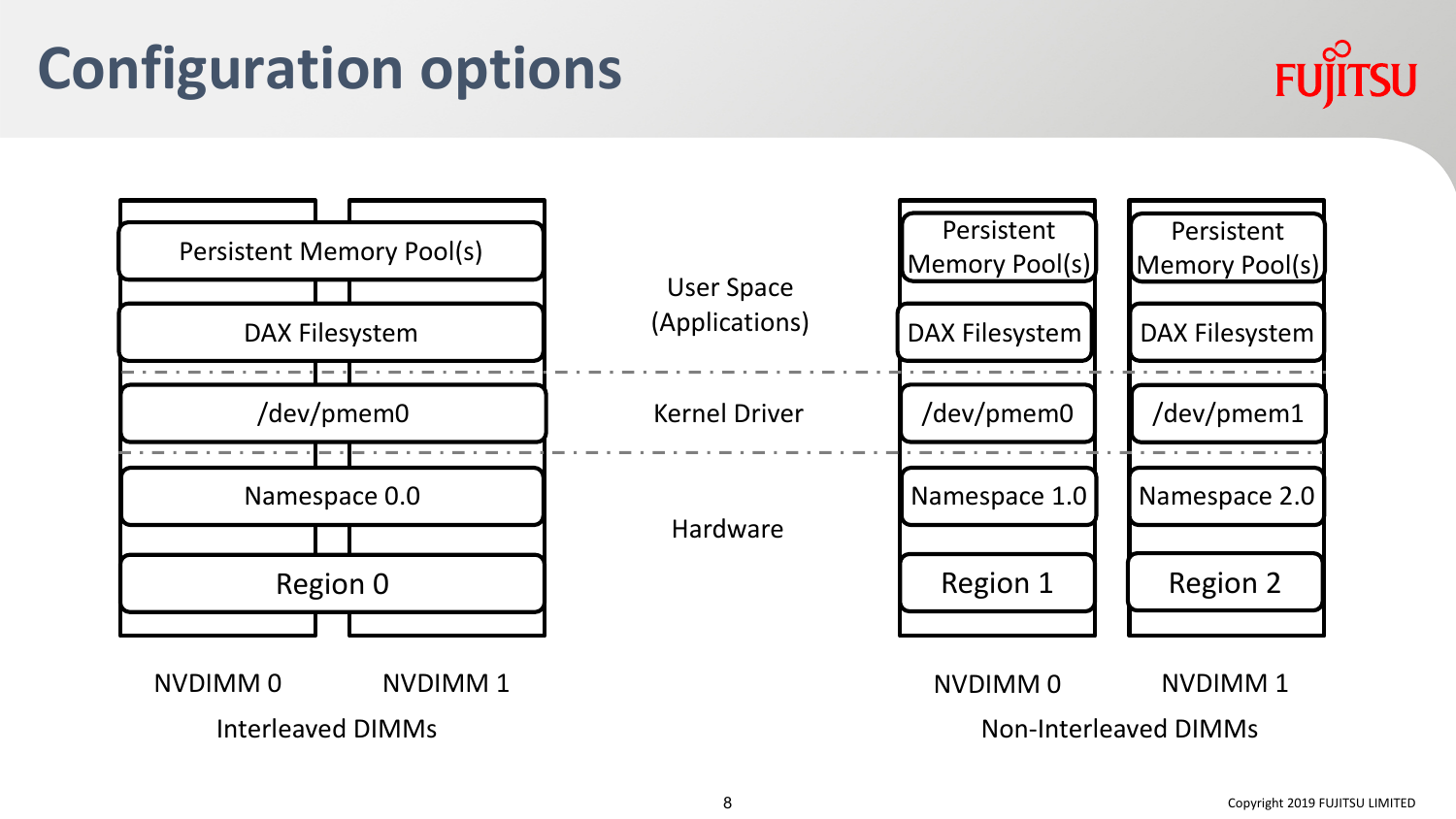# **Non-Volatile Device Control (NDCTL)**



- $\blacksquare$  A utility for managing the Linux LIBNVDIMM Kernel subsystem
- Working with various NVDIMMs from different vendors
- $\blacksquare$  Operations supported by ndctl
	- $\blacksquare$  Provisioning capacity
	- $\blacksquare$  Enumerating Devices
	- $\blacksquare$  Enabling and Disabling NVDIMMs, Regions, and Namespaces
	- Managing NVDIMM Labels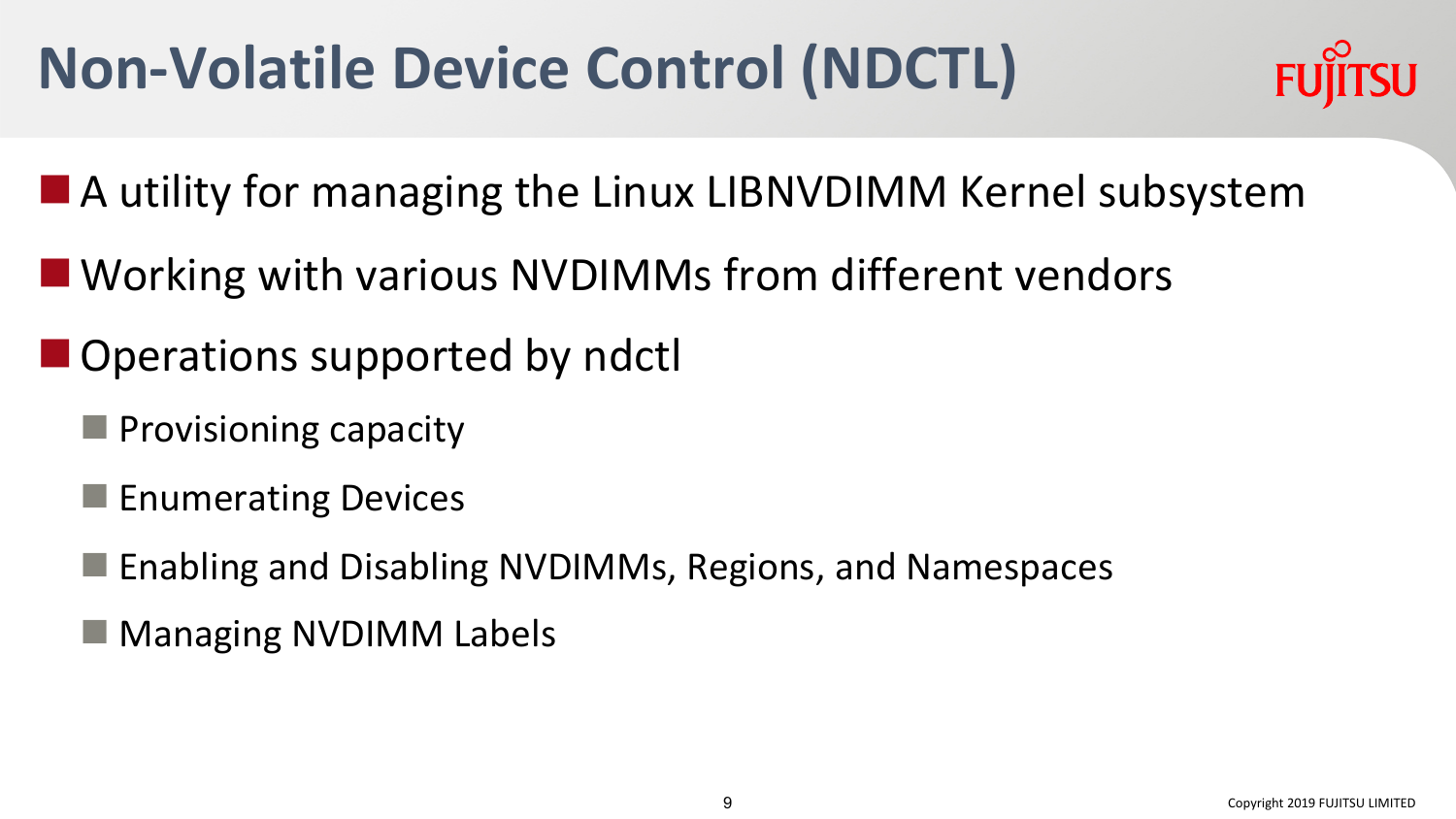

## **Monitor the SMART events from NVDIMM**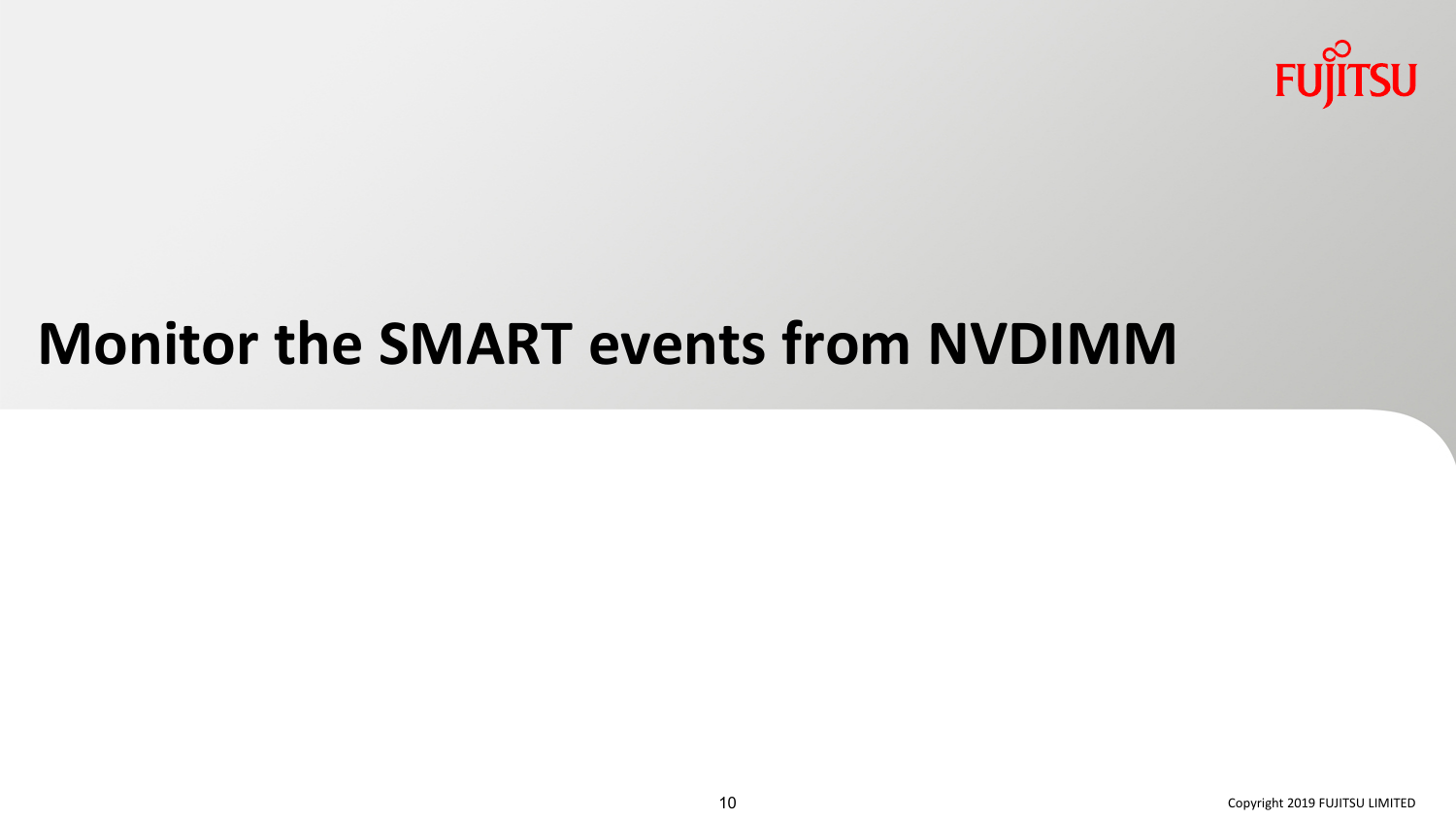# **Why NVDIMM must be monitored?**

#### **NNVDIMM** has a life span

- ■Blocks of NVDIMM will be broken due to endurance problem
- **NVDIMM** consumes spare block to rescue broken block
- $\blacksquare$  When spare decreases to 0, it can not rescue broken block
- ■NVDIMM has no feature such as mirroring to save its data
- **Backup and replacement is needed before no spares**
- $\blacksquare$  Users should know the best time to backup and replace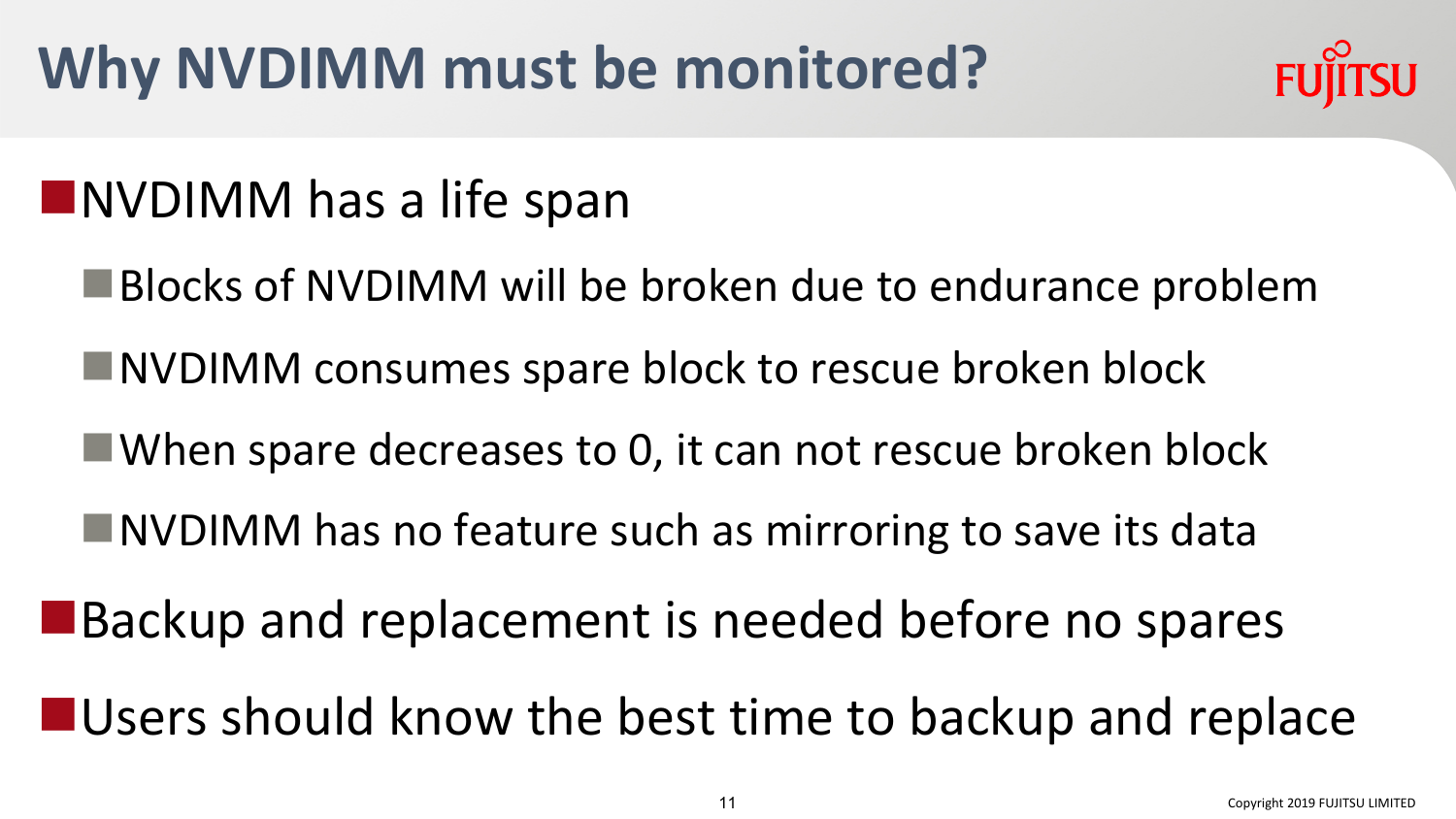# **Why NVDIMM must be monitored?**

# **FUILTSU**

#### **NIVOIMM** has a life span

nBlocks of NVDIMM will be broken due to endurance problem

# **NVDIMM meeds to** Status of NVDIMM needs to **be monitored and be notified before NVDIMM becomes faulty**

nBackup and replacement is needed before no spares

 $\blacksquare$  Users should know the best time to backup and replace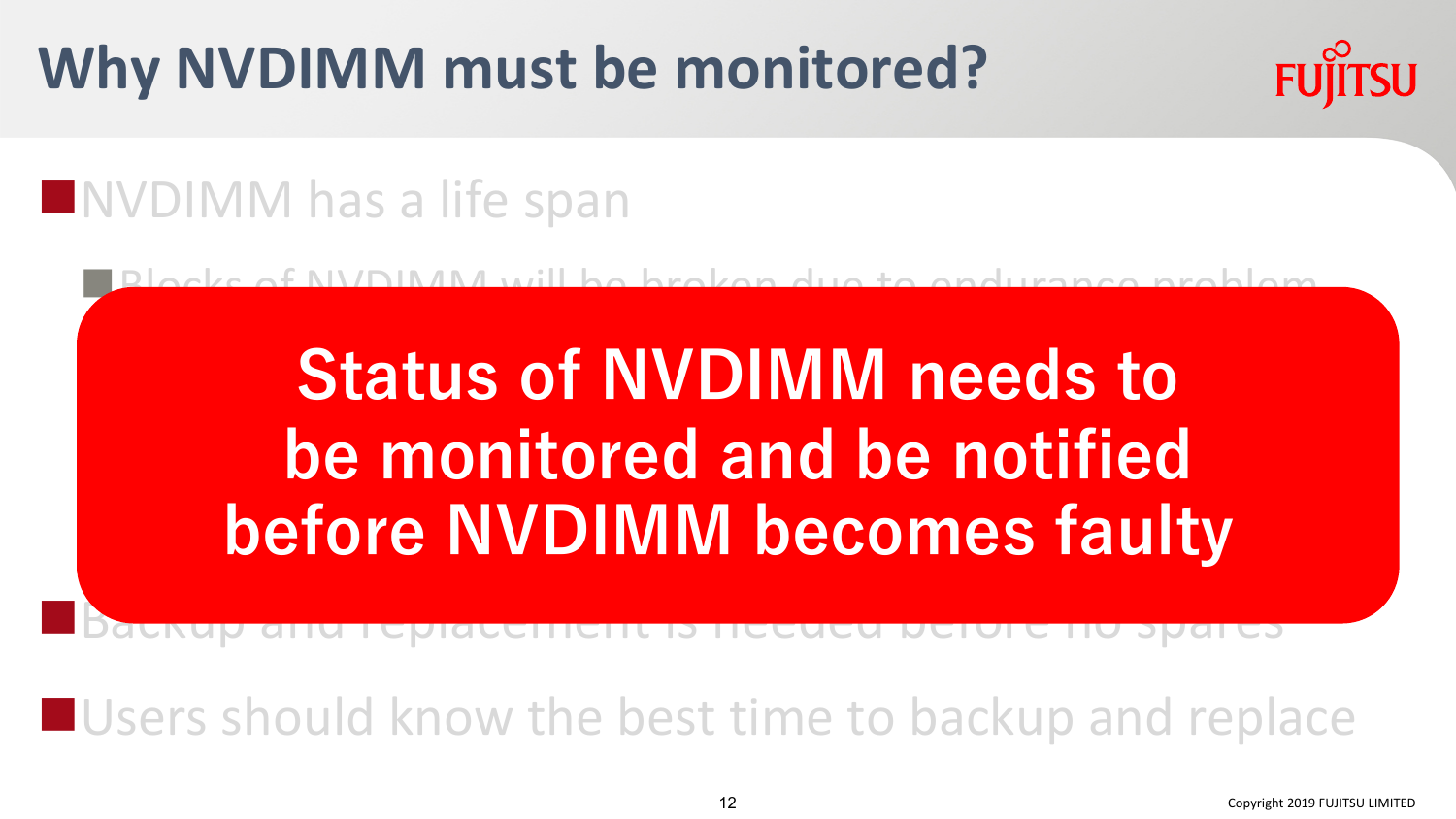# **Ndctl monitor**





 $\blacksquare$  monitor health status

#### $\blacksquare$  notify critical status

https://pmem.io/ndctl/ndctl-monitor.html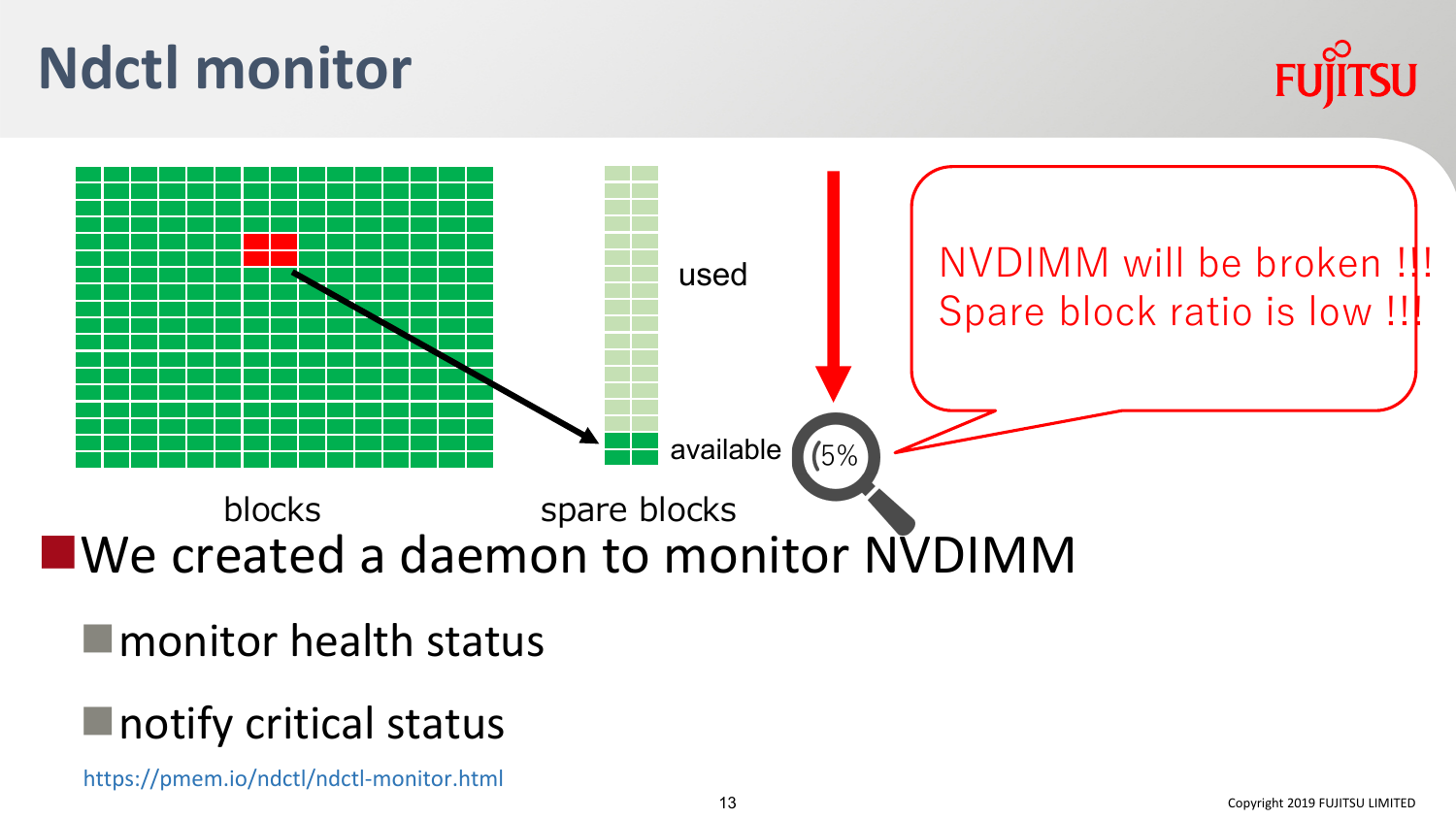

#### **Monitoring**

| <b>SMART event</b>         | trigger                                                    | effect                                                                               |
|----------------------------|------------------------------------------------------------|--------------------------------------------------------------------------------------|
| spares-remaining           | spare block value goes below the<br>spare threshold limit  | NVDIMM becomes broken;<br>data will be lost;<br>etc.                                 |
| health-status              | normal health status of NVDIMM<br>changes                  |                                                                                      |
| unclean-shutdown           | last shutdown to be recorded at the<br>next boot           | saving data target fail on NVDIMM;<br>etc.                                           |
| media-temperature          | temperature value of NVDIMM<br>goes above threshold limit  | server is getting too hot;<br>may need remediation;<br>a specific fan fails;<br>etc. |
| controller-<br>temperature | controller temperature value<br>goes above threshold limit |                                                                                      |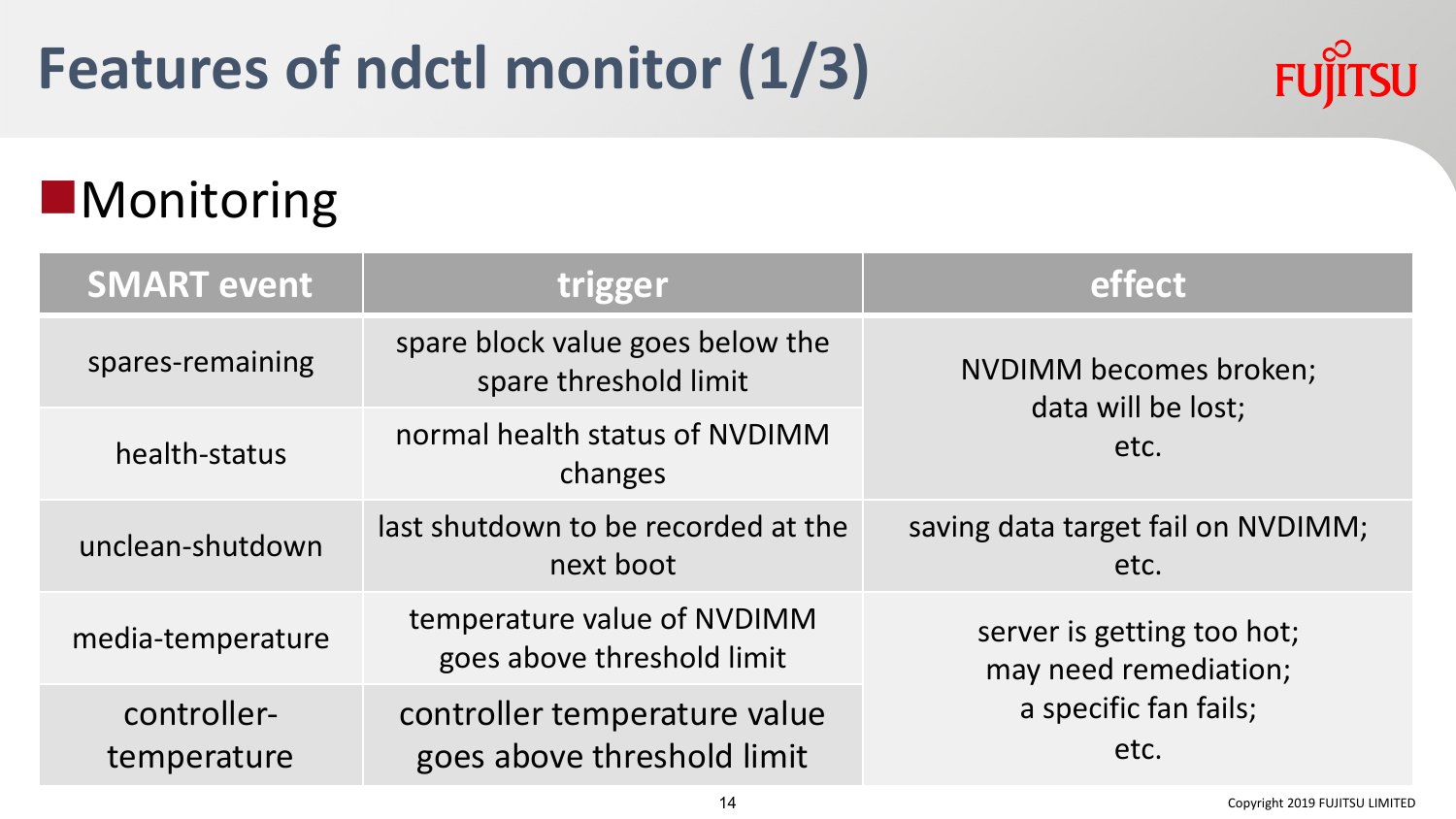# **Features of ndctl monitor (2/3)**



#### $\blacksquare$  Actions after monitoring

- $\blacksquare$  Log the output notification
	- Log destination
	- $\blacksquare$  syslog
	- $\blacksquare$  arbitrary file (set in the configuration file or set by command option)
	- **Output format**
	- **JSON** (can be analyzed by other log collectors, such as fluentd)
- $\blacksquare$  Kick other application (to be implemented)
	- n When the monitor detects a SMART health event, the application will move the data in real time.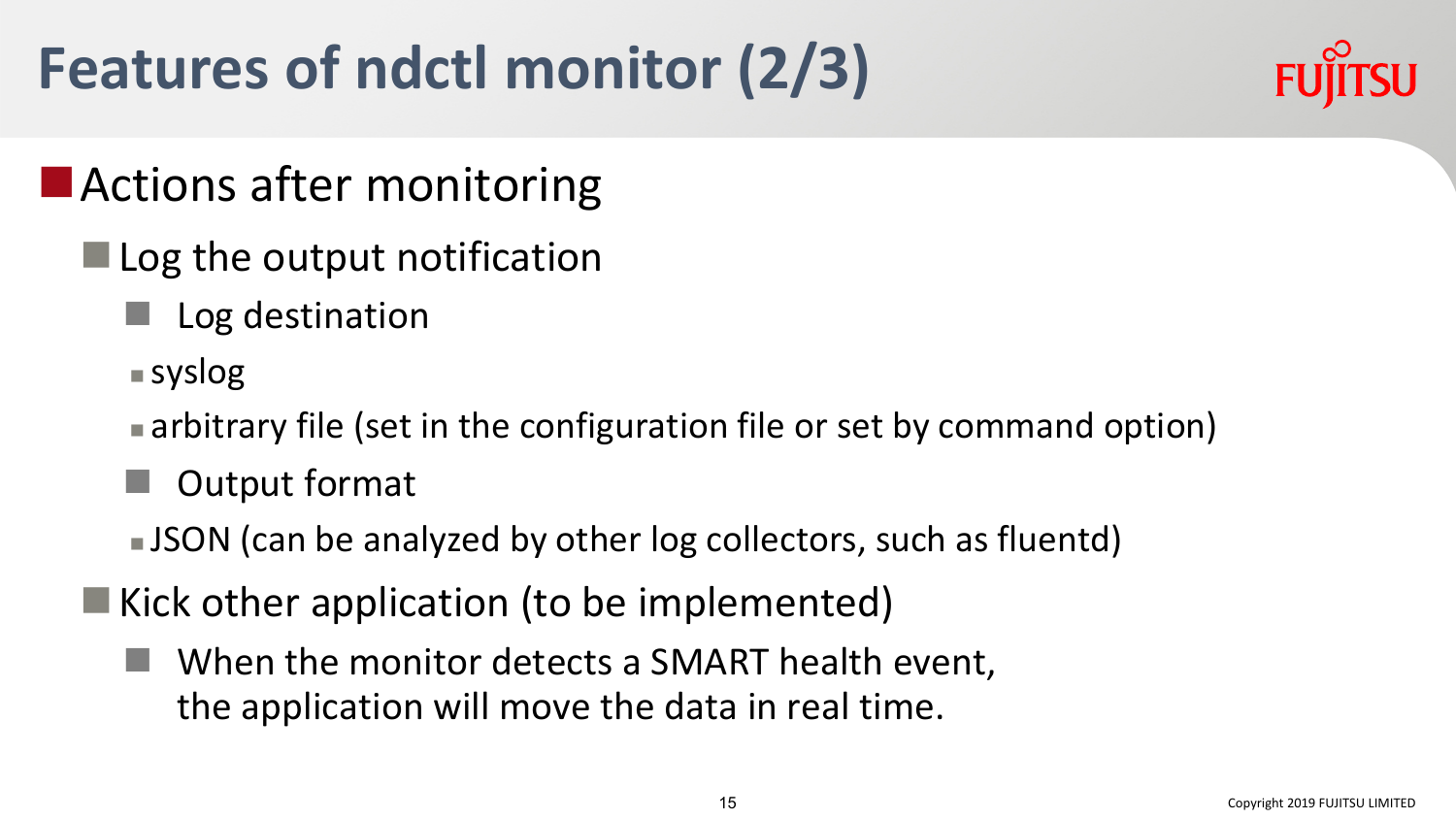# **Features of ndctl monitor (3/3)**



## **n**Filtering

- $\blacksquare$  objects to monitor can be filtered
	- all NVDIMMs are monitored by default
	- n objects can be filtered by namespace, region, bus, and dimm
	- **Exagger backup the data of applications which are running on a certain namespace**  $\Rightarrow$  filter by namespace
	- $\blacksquare$  allowing to monitor for any media error on the bus  $\Rightarrow$  filter by bus
- $\blacksquare$ SMART health events to monitor can be filtered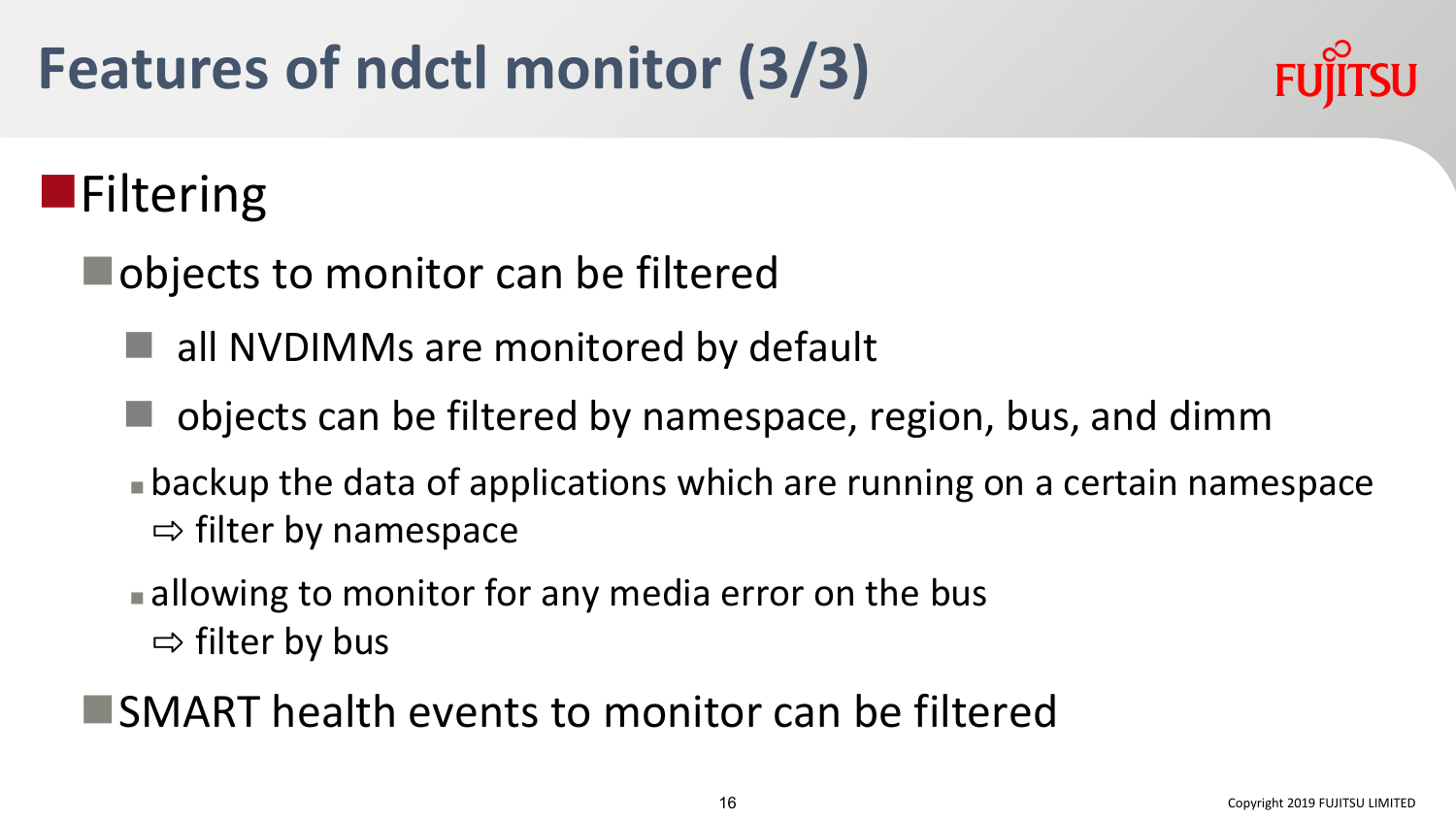# **ACPI supports for NVDIMM**



**NVDIMM has SMART Health Info like SSD/HDD** 

- SMART Health Info can be retrieved via a *DSM*
- $\blacksquare$  SMART Health Info includes spare block value and spare threshold limit
- ACPI 6.1 adds "NFIT Health Event Notification"
	- $\blacksquare$  a notification will be sent when the spare block value goes below the spare threshold limit
	- $\blacksquare$  a poll(2) event will be triggered when the notification is received

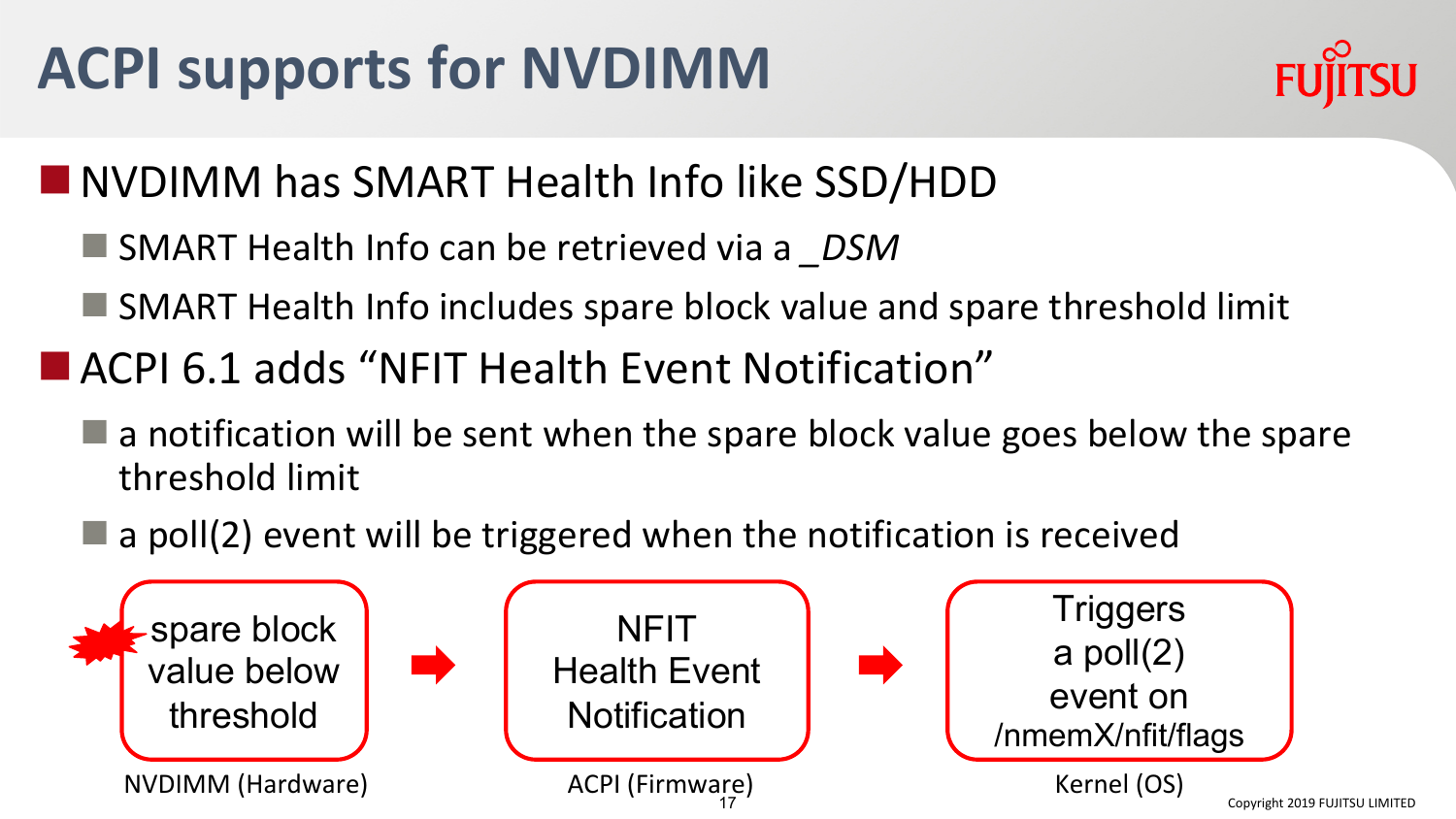# **Architecture of ndctl monitor**

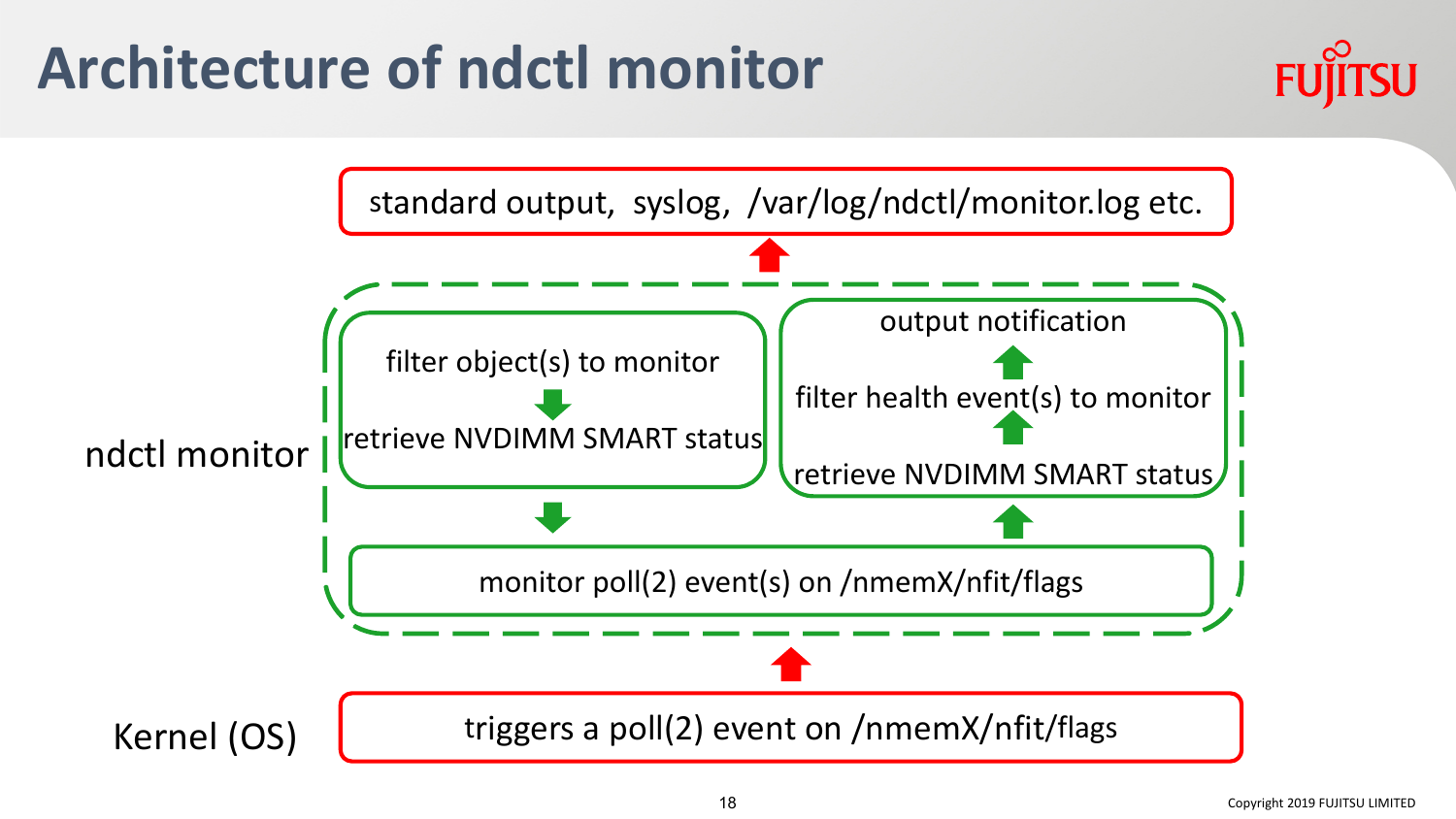# **Sample of output notification**





```
"pid":28189,
```

```
"event":{ "dimm-spares-remaining":true },
```

```
"dimm":{
```

```
"dev":"nmem1", "health":{
```
"health\_state":"non-critical",

```
"temperature_celsius":23,
```

```
"controller_temperature_celsius":25,
```
…

```
"spares_percentage":4,
```
"**spares\_threshold":5,**

"shutdown\_state":"clean"



current spare block value

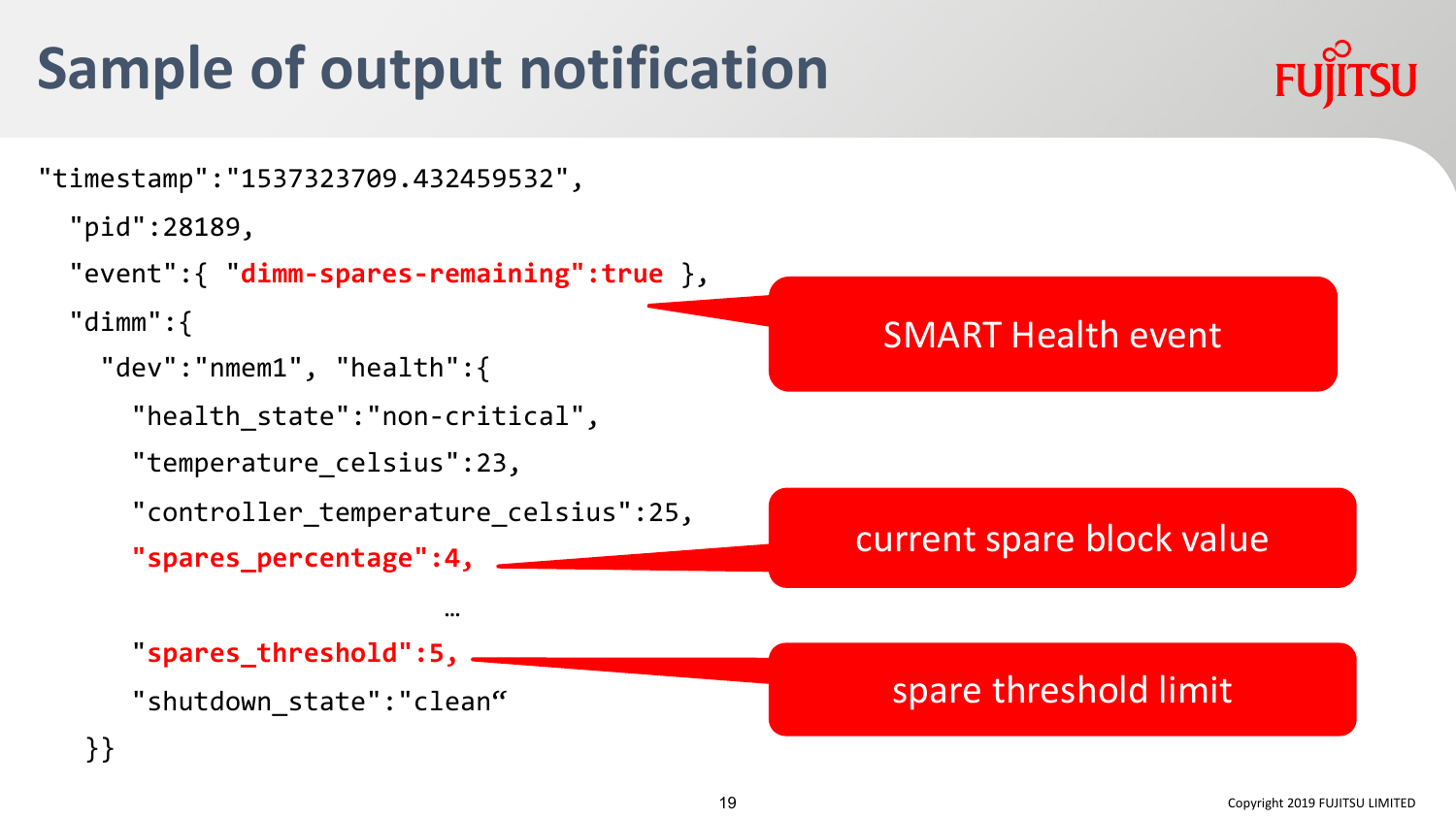

**Linux distribution support systemd** 

- # systemctl start ndctl-monitor.service
- **Linux distribution does not support systemd** 
	- # ndctl monitor --daemon
- **NUSERS could run monitor as a one shot command** 
	- # ndctl monitor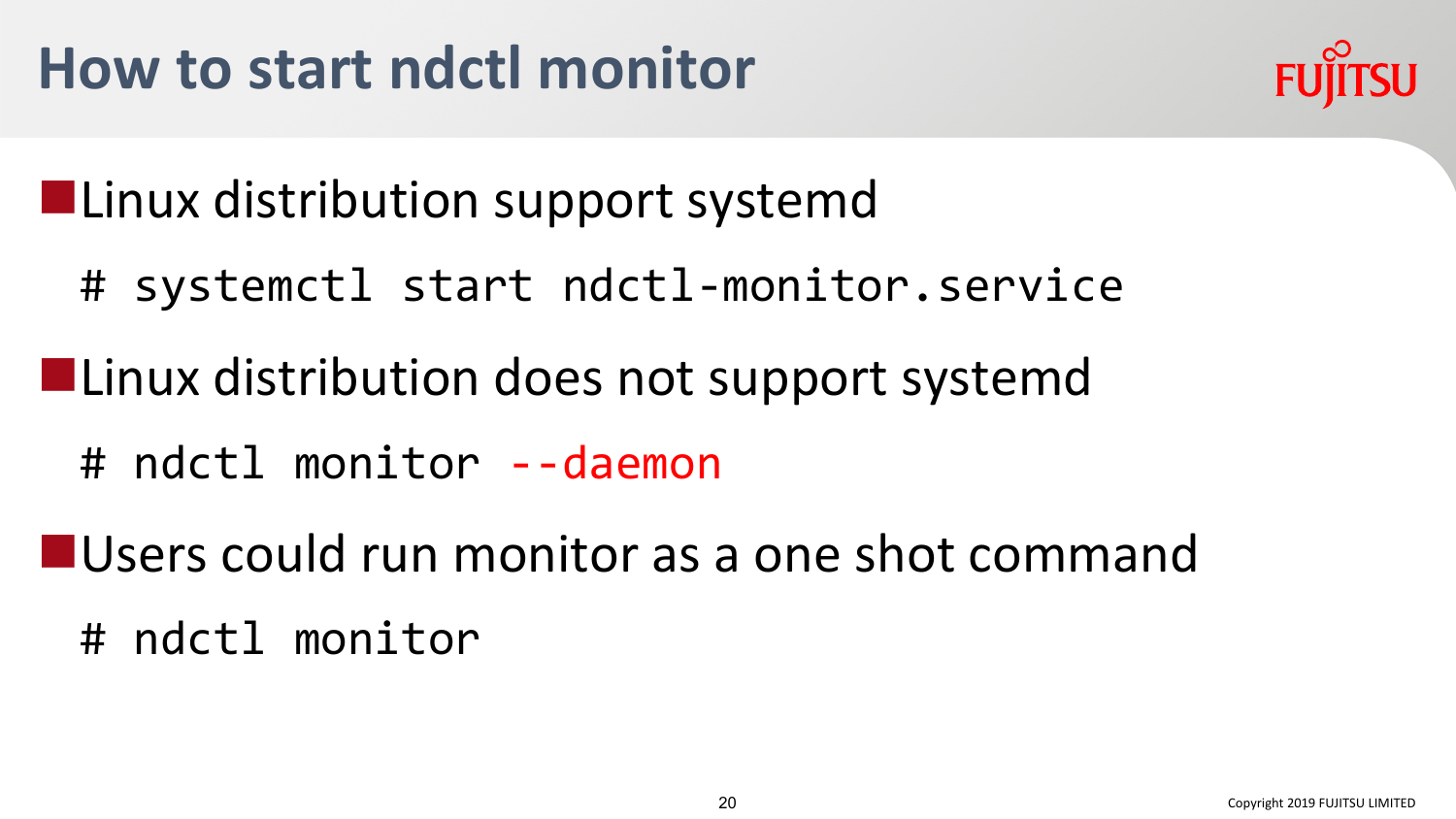

# **Distinguish and replace faulty NVDIMM(s)**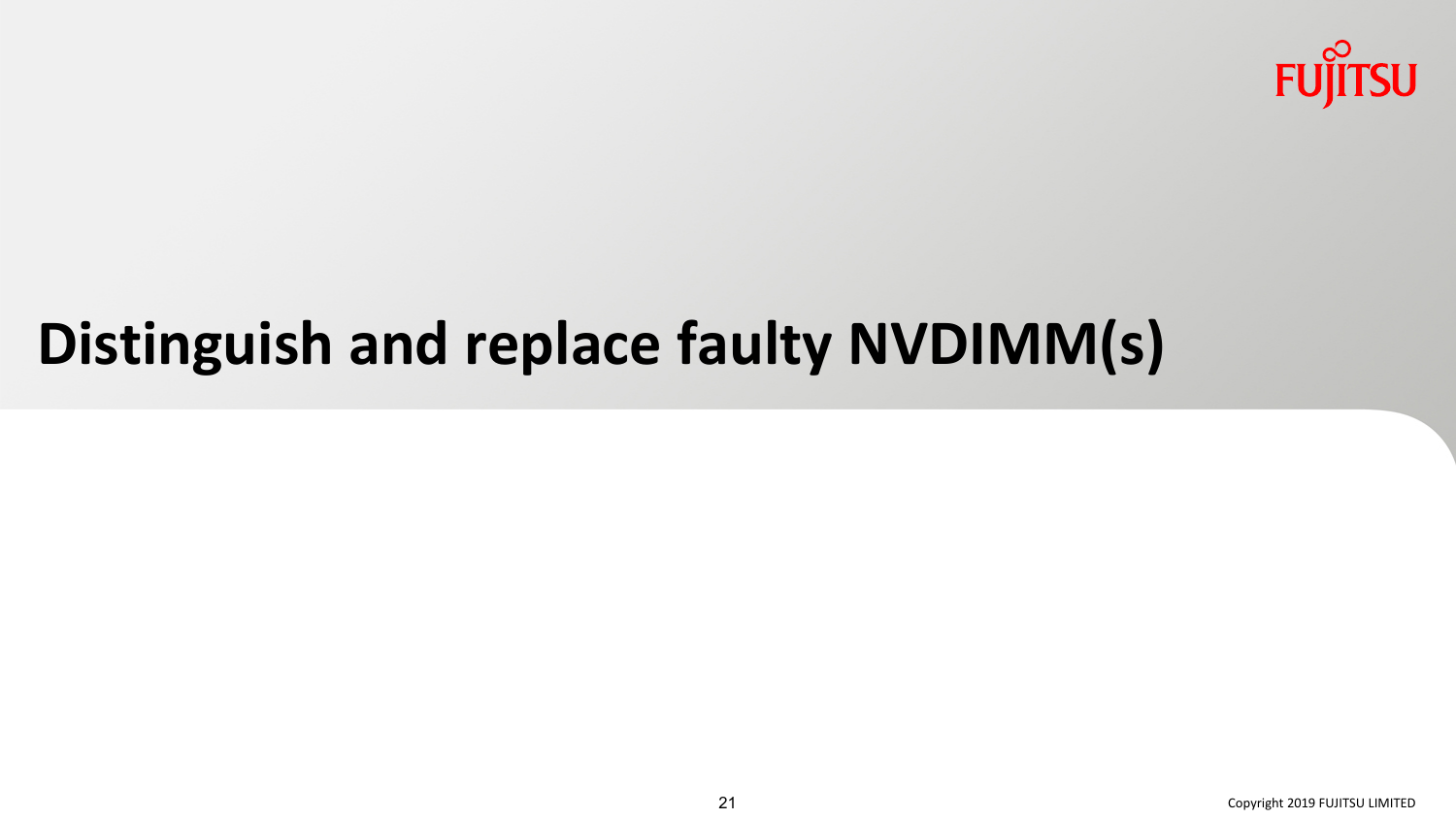# **Replacing faulty NVDIMM is complex**



#### Replacing NVDIMM is more difficult than  $SSD/HDD$

- $\blacksquare$  Hardware does NOT support hot-replace for NVDIMM  $\ast$
- $\blacksquare$  No hardware mirroring for NVDIMM
- Software RAID does NOT work with Filesystem DAX or Device DAX
- The specification of NVDIMM (region and namespace) causes additional complexity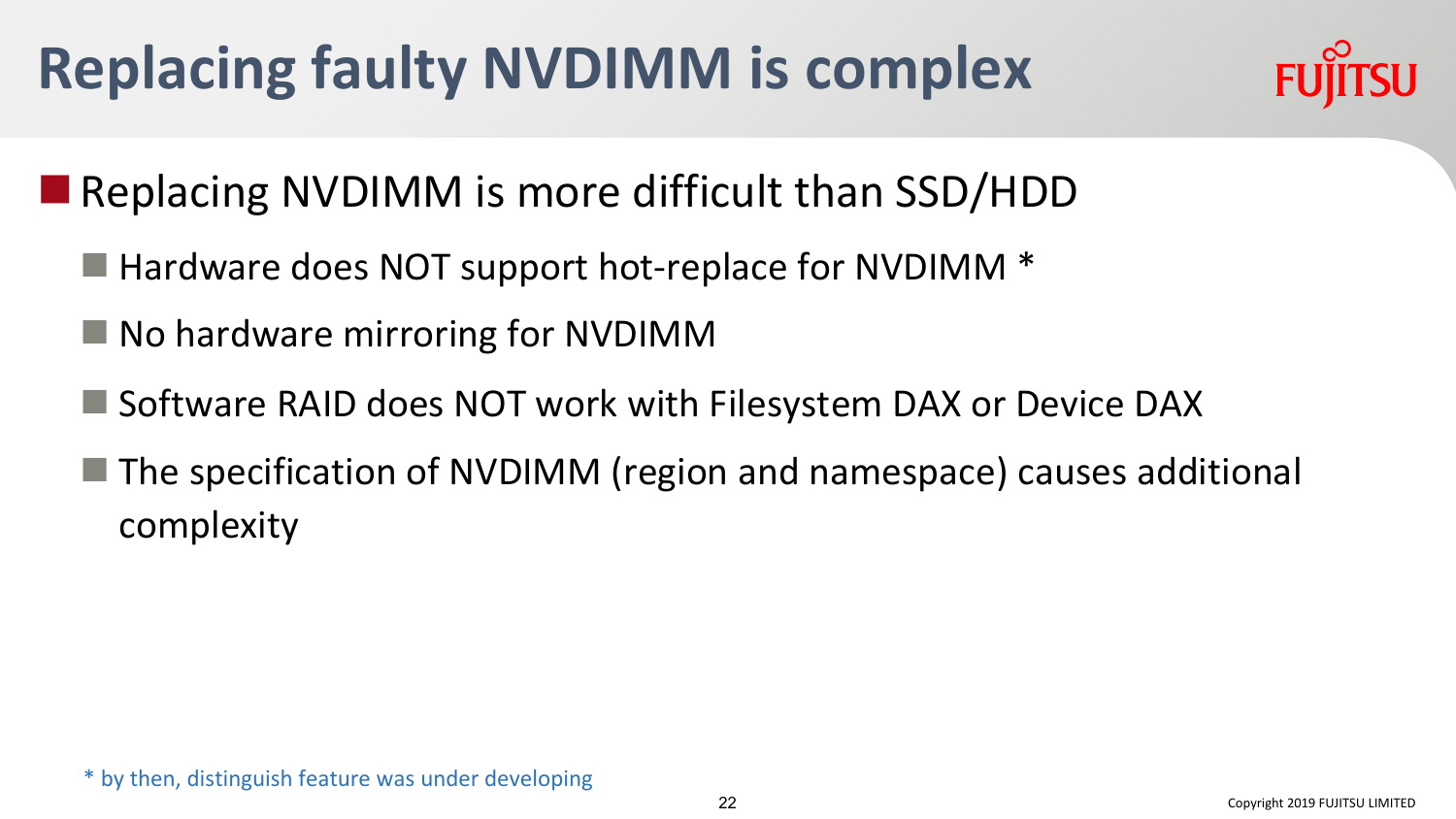# **Replacing faulty NVDIMM is complex**



 $\blacksquare$  If a block on Region 0 is faulty, and users need to replace the faulty NVDIMM, what information is necessary?

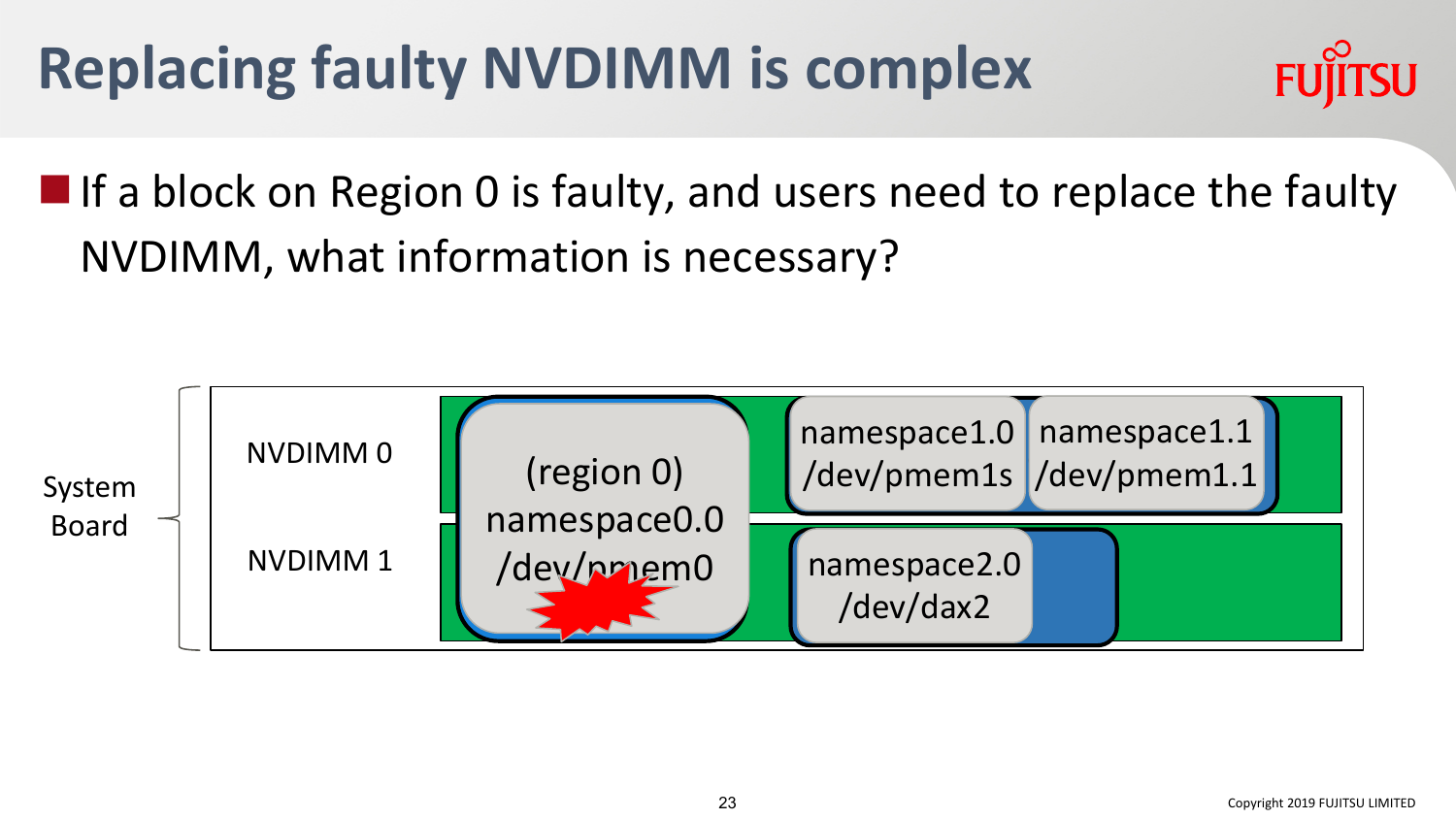# **Distinguish the faulty NVDIMM**



 $\blacksquare$  To replace the faulty NVDIMM, at least the following information is necessary.

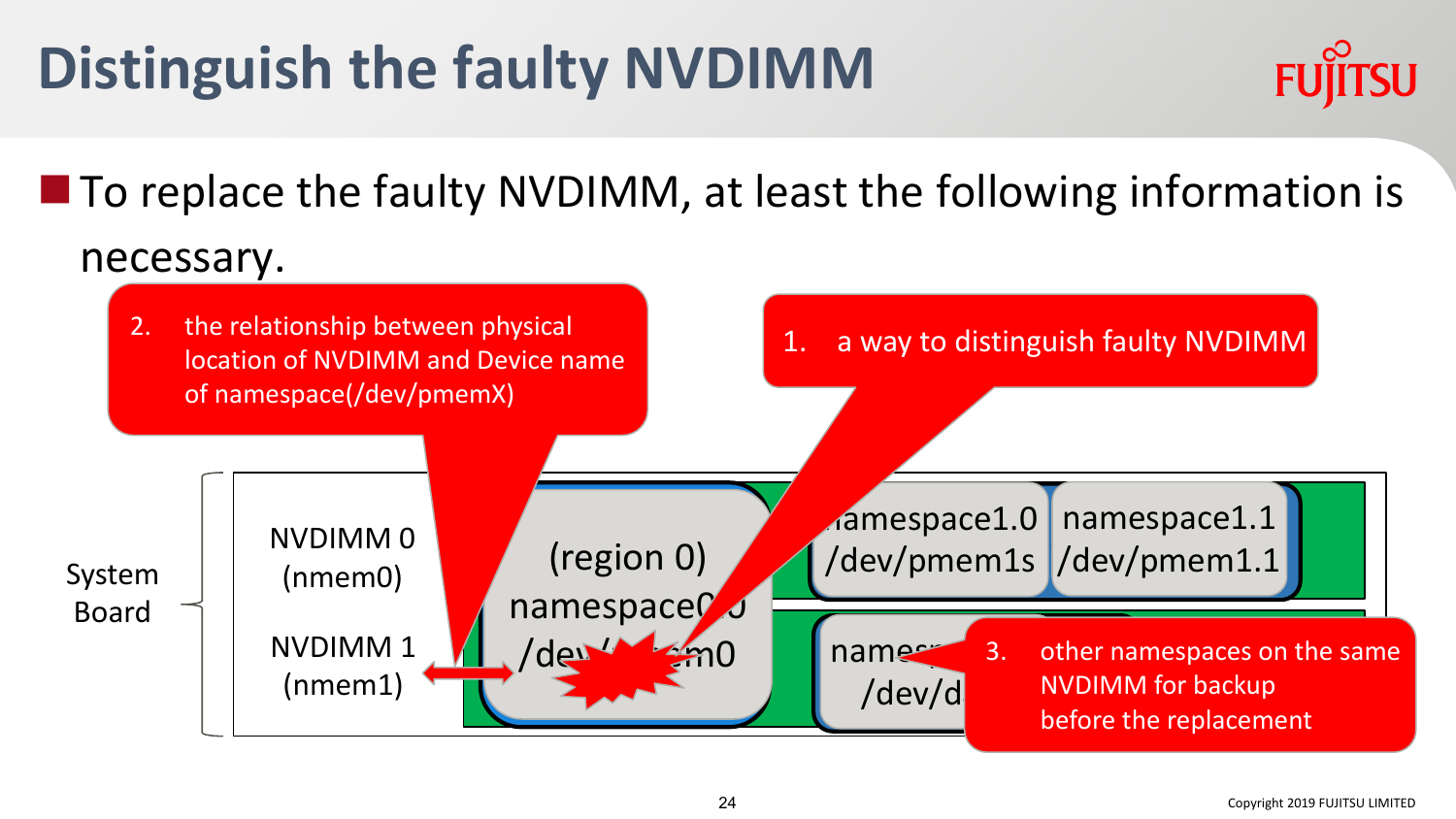# **What Fujitsu has developed**



#### $\blacksquare$  Two features of ndctl to show the important information for replacing the broken NVDIMM

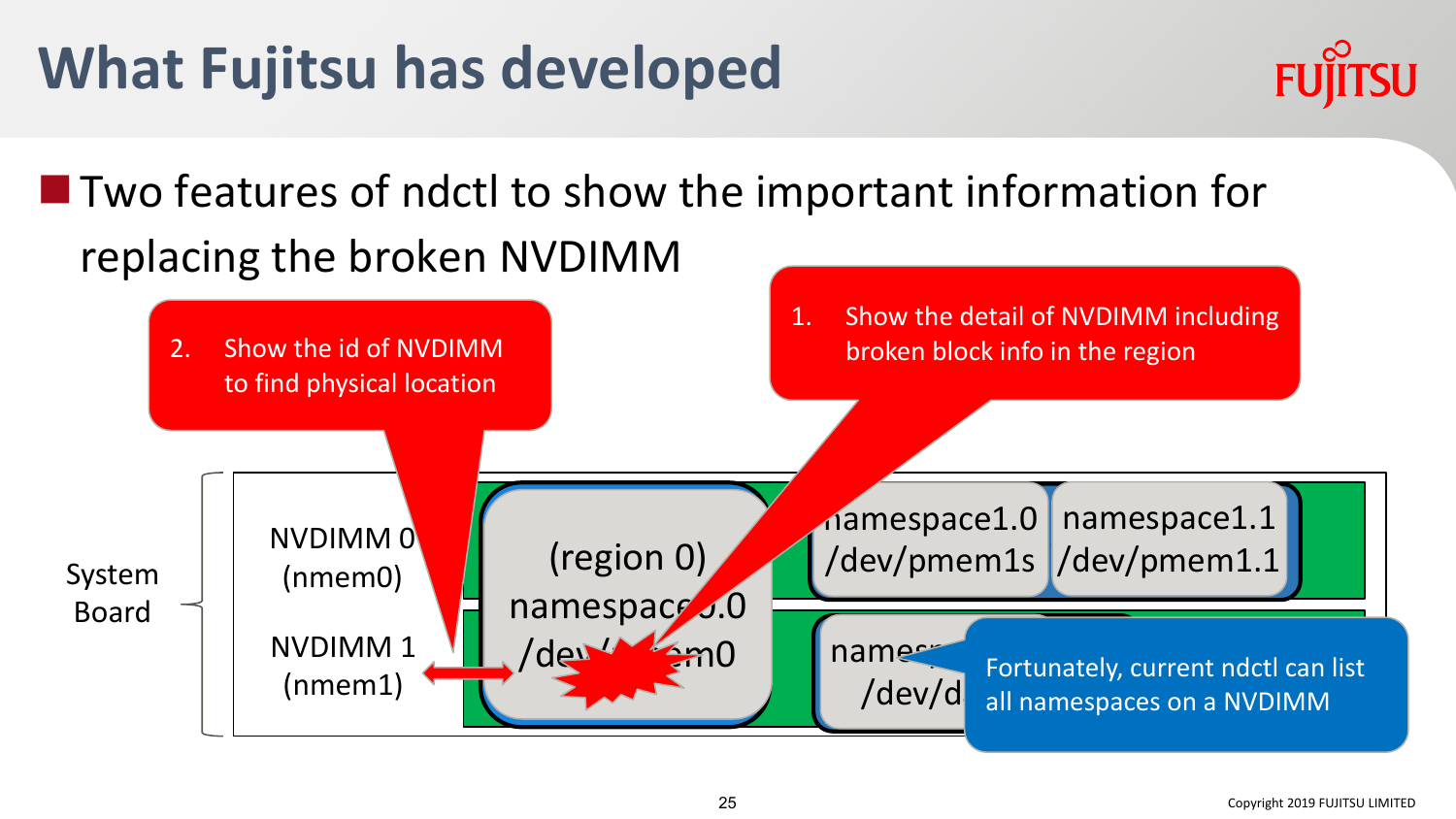# **To show faulty NVDIMM**



 $\blacksquare$  Ndctl did not display faulty NVDIMM information

- $\blacksquare$  It only listed bad block number in the region
- $\blacksquare$  When the region is interleaved, kernel/driver cannot distinguish NVDIMM.
- "Translate SPA" is defined in *\_DSM* of "NVDIMM root Device" at ACPI 6.2 Firmware translates System Physical Address to "NFIT DIMM handle" and Physical address in the DIMM

#### $\blacksquare$  the translation in ndctl utility

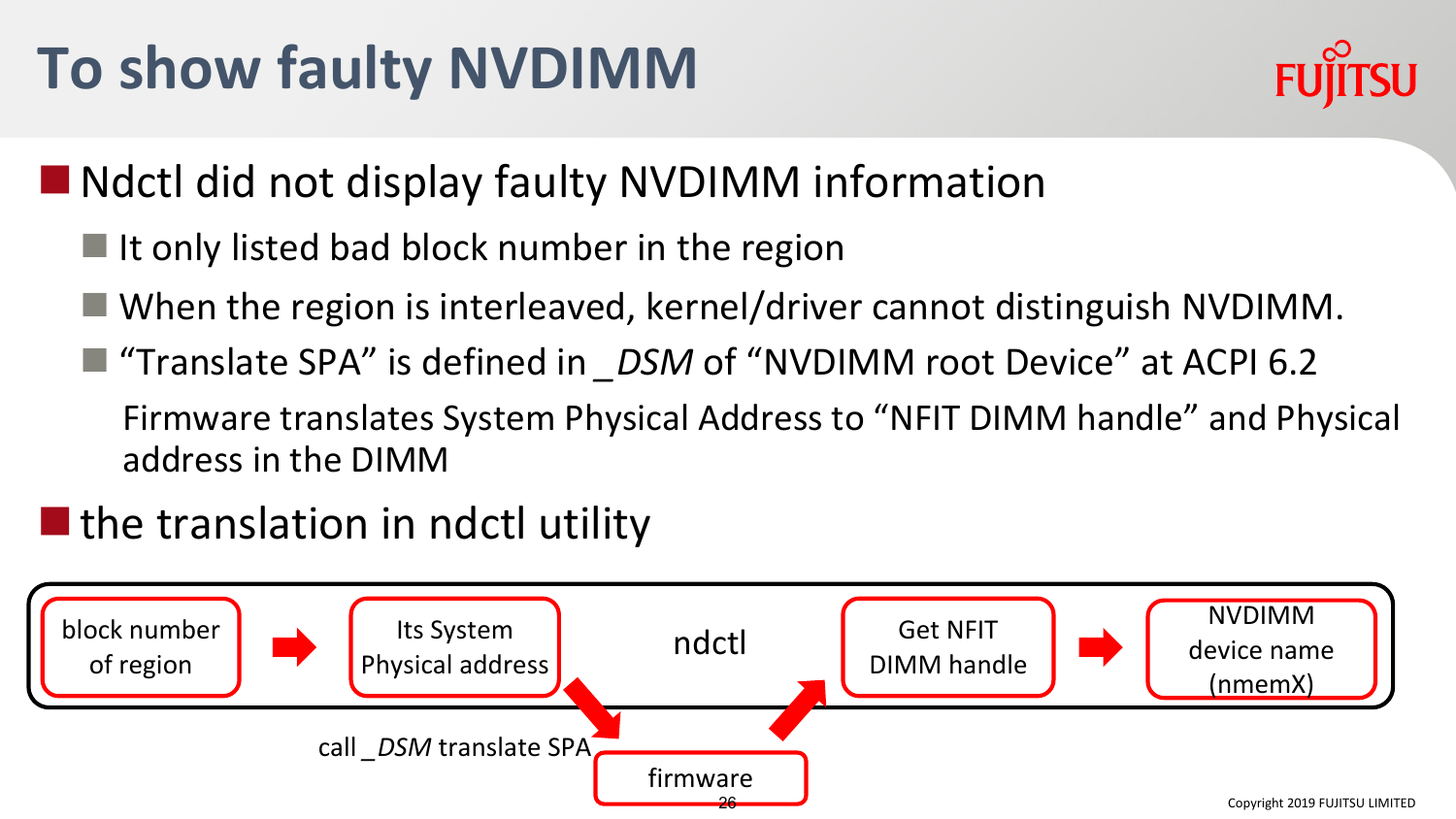# **To display bad block information**



```
# ndctl list -DRHMu
  "regions":{
      "dev":"region0",
      "mappings":[
        { "dimm":"nmem1",},
         { "dimm":"nmem0",}
       ]},
      "badblock_count":1,
      "badblocks":[
        { "offset":65536,
          "length":1,
          "dimms" : [ "nmem0" ]\}]
                                                   region 0 is interleaved
                                                   by nmem1 and nmem0
                                                  displays which NVDIMM 
                                                 has bad block in this region 
                                            command to show region info with 
                                              dimm, health, and bad block info
```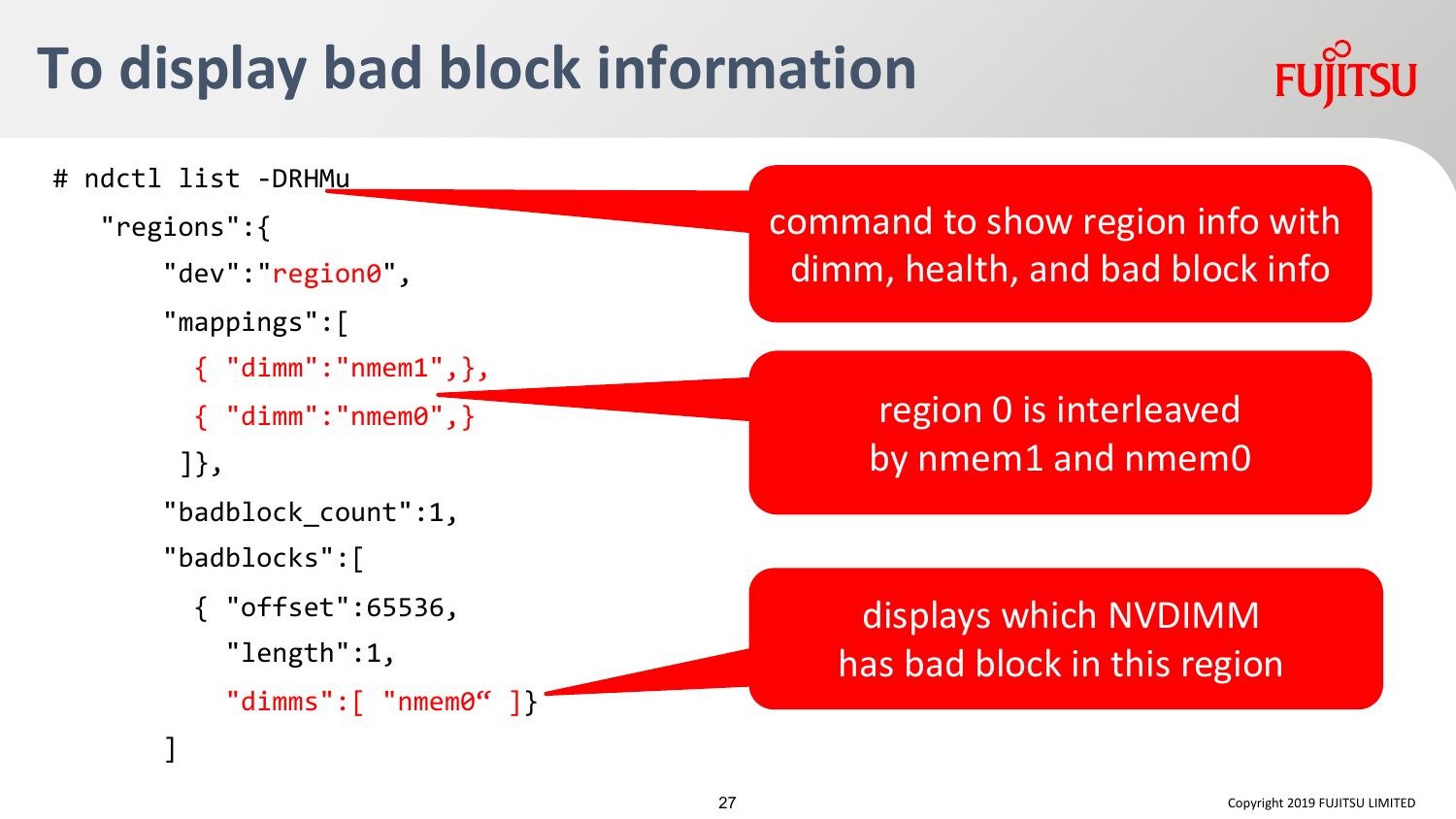# **To show NVDIMM device location**



- $\blacksquare$  The physical location of a device can be confirmed with "dmidecode"
	- $\blacksquare$  In addition, each device has SMBIOS handle, and shown in the command
- SMBIOS handle is "NVDIMM Region mapping structure" table in NFIT
- $\blacksquare$  If ndctl utility can show it, the location can be found with the handle
- $\blacksquare$  We made a patch that let ndctl show it as phys id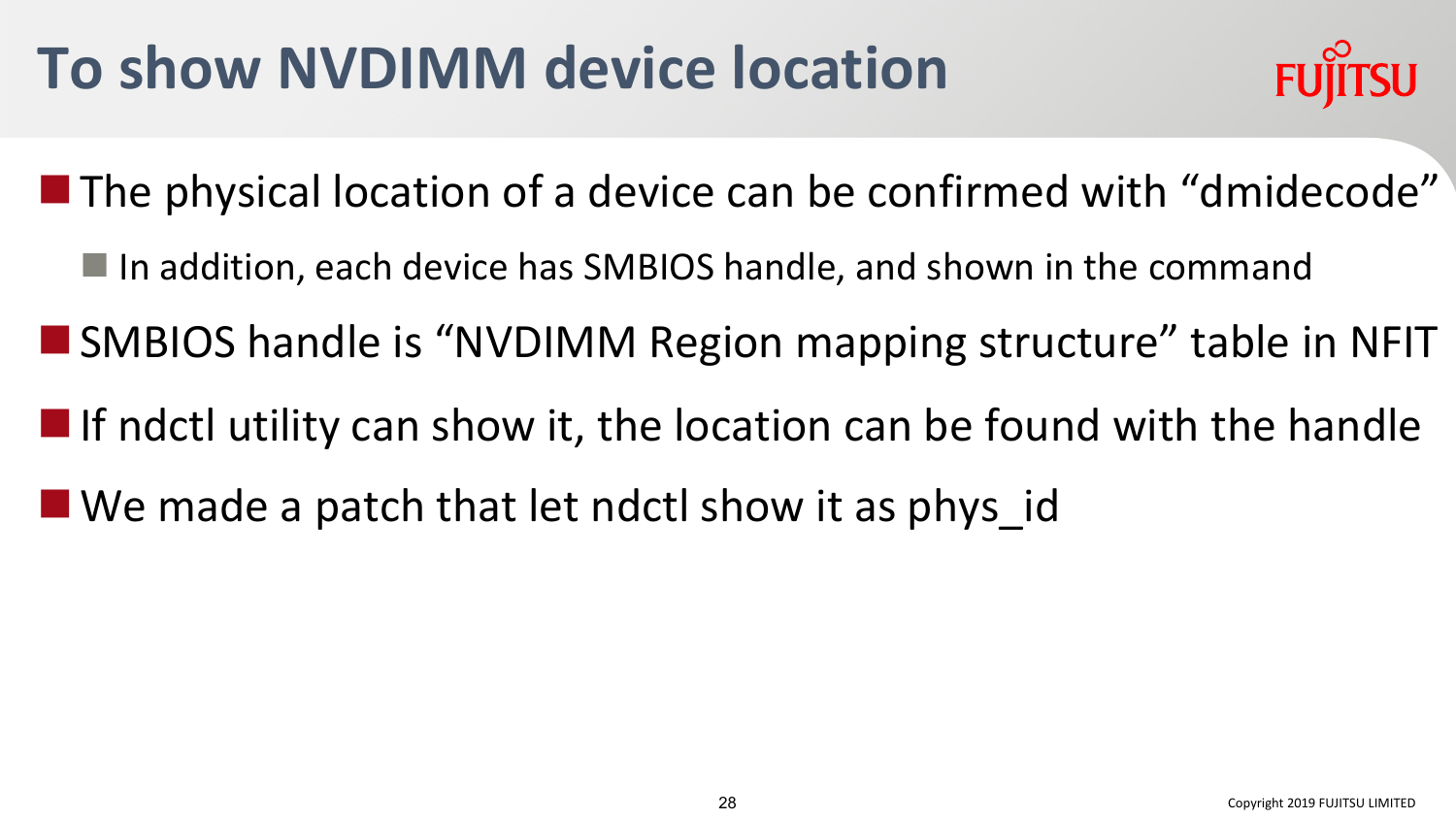# **Example of SMBIOS Handle of ndctl**



# **ndctl list –Du**

- { "dev":"nmem1",
	- "id":"XXXX-XX-XXXX-XXXXXXXX",
	- "handle":"0x120",
	- **"phys\_id":"0x1c"** },
- { "dev":"**nmem0**",
	- "id":"XXXX-XX-XXXX-XXXXXXXX",
	- "handle":"0x20",
	- **"phys\_id":"0x10",**
	- "flag failed flush":true,
	- "flag\_smart\_event":true }

display DIMM information with human readable format

The nmem0 includes broken block in previous result

#### phys\_id is SMBIOS handle of these DIMM

0x10 is faulty NVDIMM's handle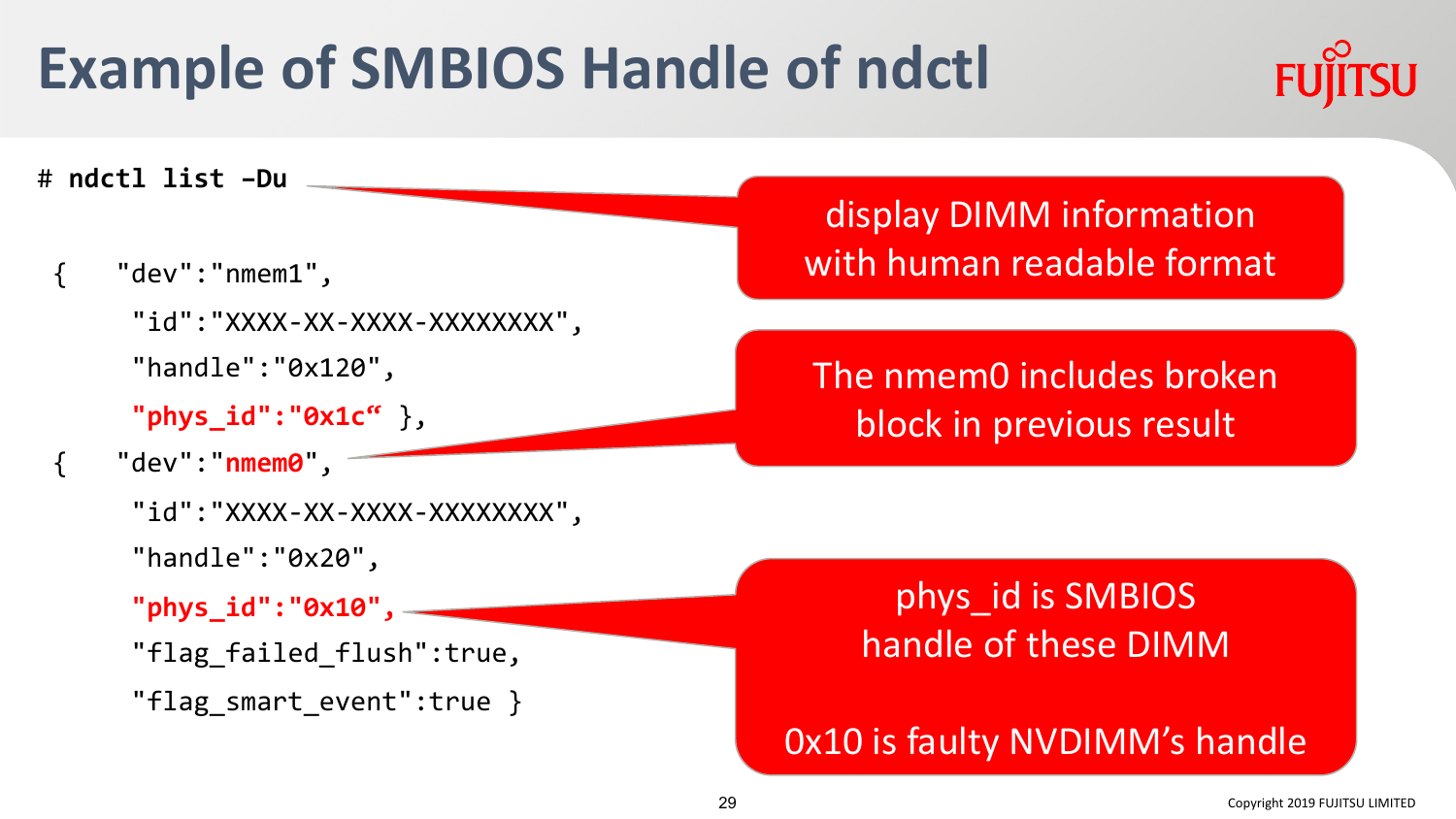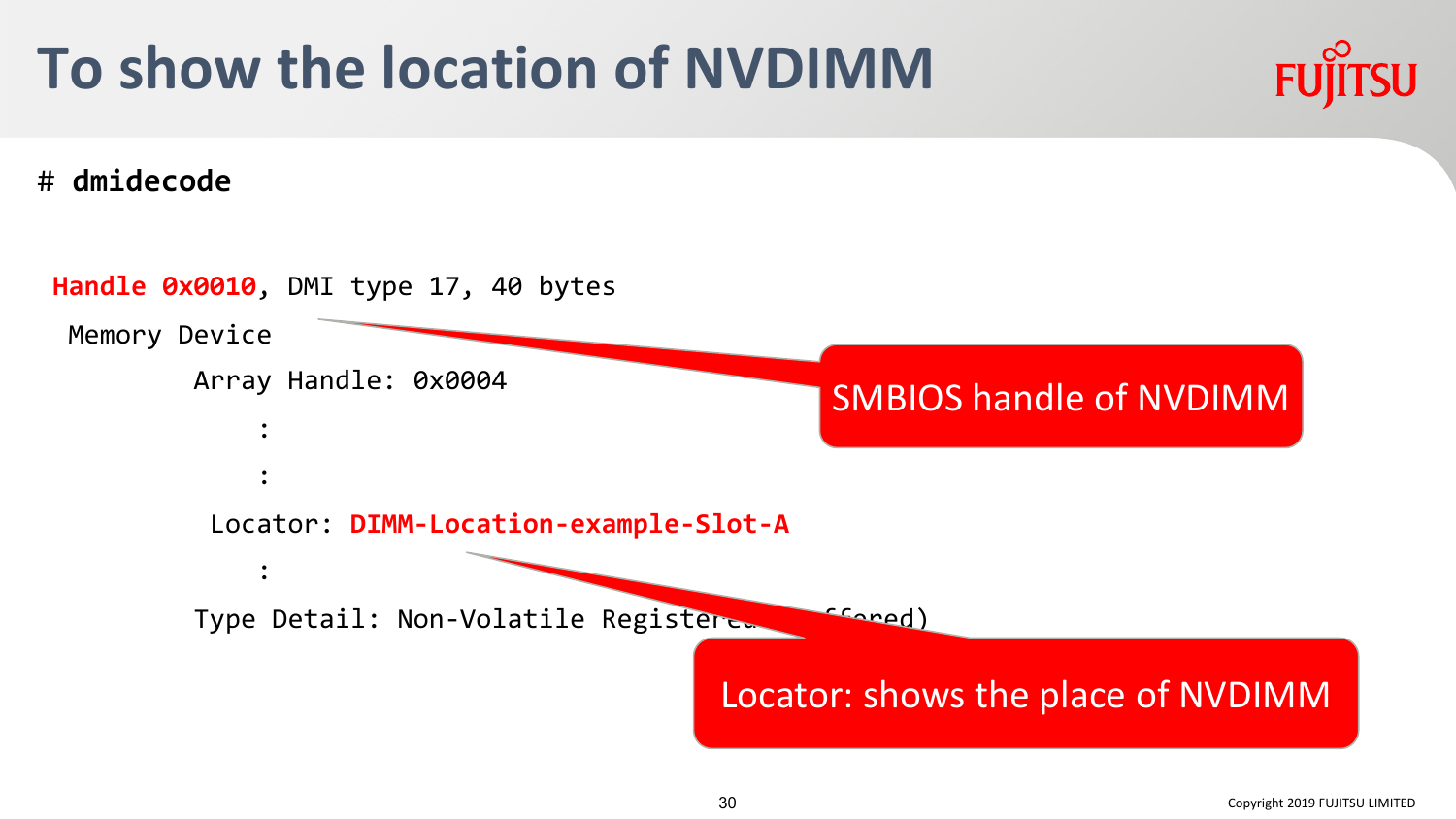# **To find all namespaces on NVDIMM**

}

]



```
# ndctl list -N -d nmem0 
\Gamma{ "dev":"namespace0.2",
    "mode":"sector",
    "size":67042312192,
         …
  },
  { "dev":"namespace0.0",
    "mode":"sector",
    "size":67042312192,
          …
                                                  command to find 
                                           all namespaces on the nmem0
```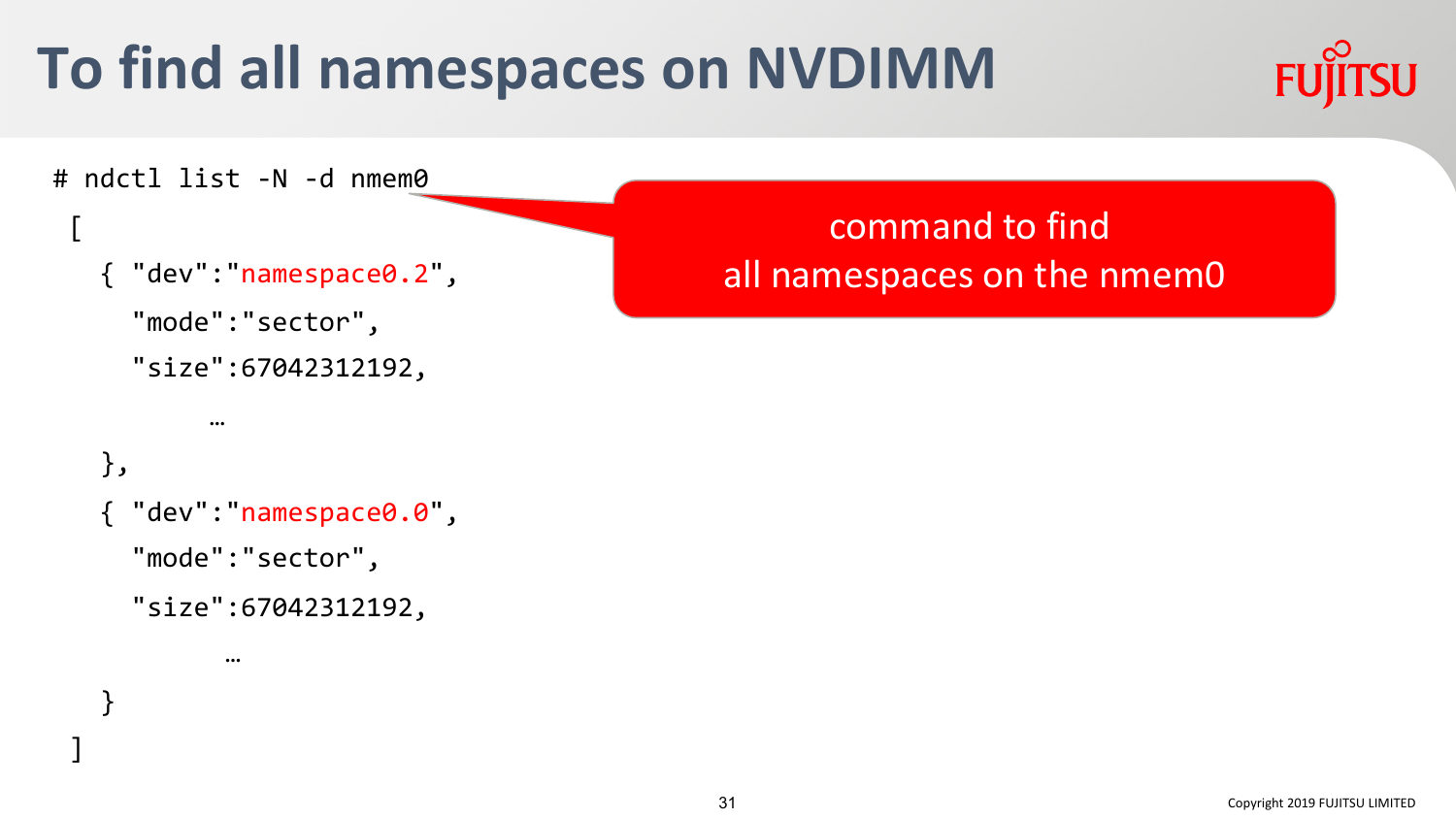

#### **Future work & Summary**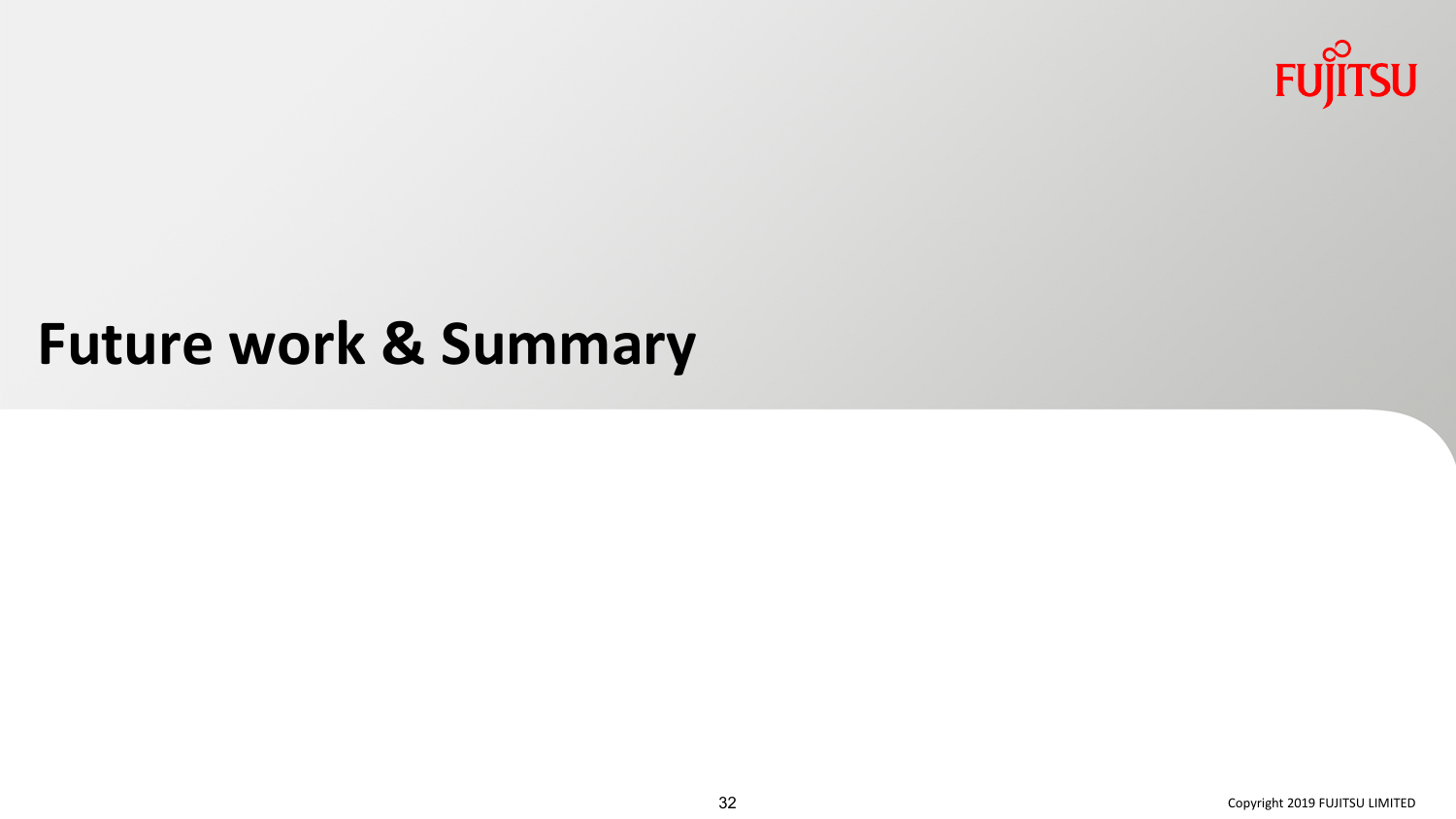# **Removing the "Experimental" of FS-DAX**



 $\blacksquare$  In the upstream, Filesystem DAX is still marked as experimental.

 $\blacksquare$  Removing the experimental in the upstream was discussed during LSF/MM summit 2019

The end of the DAX experiment  $[1]$ 

**nDAX** semantics [2]

**Fujitsu would like to remove the "experimental" of FS-DAX on XFS**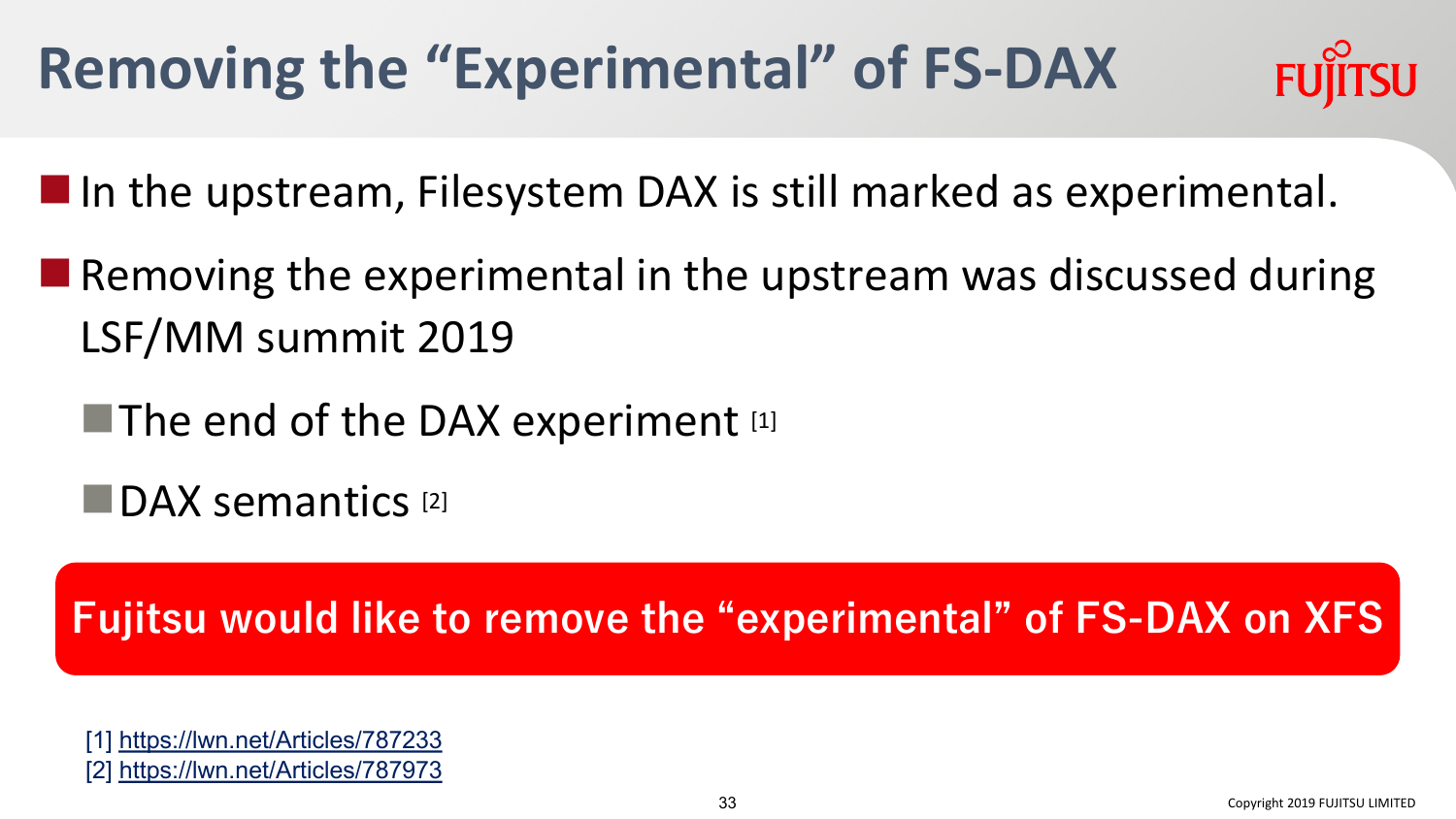



#### **Number** Introduction of NVDIMM

#### **N**Monitor SMART events from NVDIMMs

- $\blacksquare$  Monitoring SMART status of NVDIMM is important
- $\blacksquare$  Ndctl monitor daemon
- Distinguish and replace faulty NVDIMM
	- $\blacksquare$  Replacement of NVDIMM is complex
	- $\blacksquare$  Adding some information in ndctl list for replacing NVDIMM